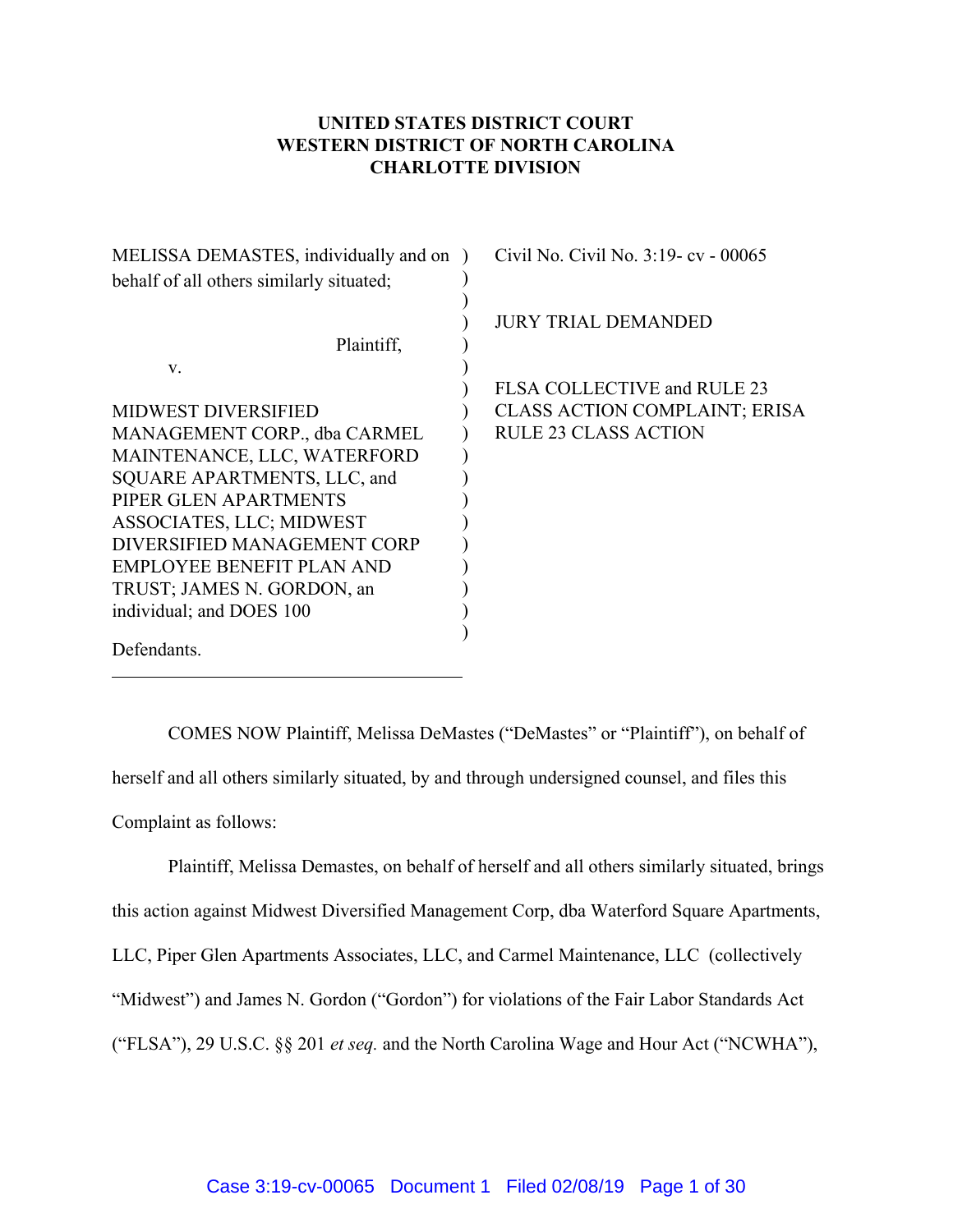N.C. Gen. Stat. §§ 95-25.1 *et seq*. She brings this action, on behalf of herself and all others similarly situated, against Midwest, Gordon and the Midwest Diversified Management Corp Employee Benefit Plan and Trust (the "Plan") for violations of the Employee Retirement Income Security Act of 1974 ("ERISA"), 29 U.S.C. §§ 1001, *et seq*.

### **NATURE OF THE ACTION**

1. Plaintiff alleges on behalf of herself, individually, and all other similarly situated current and former non-exempt hourly employees of Midwest, who elect to opt-in to this action pursuant to the collective action provision of 29 U.S.C. § 216(b) (the "Collective Action Members"), that they are (i) entitled to unpaid wages including overtime premiums for all hours worked exceeding forty (40) in a workweek, (ii) overtime bonus premiums and (iii) entitled to liquidated damages pursuant to the FLSA, 29 U.S.C. §§ 201 *et seq.*, specifically 29 U.S.C. §§ 207, 216(b).

2. Plaintiff further complains, pursuant to Federal Rule of Civil Procedure 23, on behalf of herself, individually, and all similarly situated current and former non-exempt hourly employees of Midwest, regardless of title, who work or worked in the state of North Carolina (the "North Carolina Class") that they are entitled to all unpaid wages, plus interest, liquidated damages, costs and fees and penalties as allowed for Defendant's violations of the NCWHA, N.C. Gen. Stat. §§ 95-25.1 et seq.

3. Plaintiff further complains, pursuant to Federal Rule of Civil Procedure 23, on behalf of herself, individually, and all other similarly situated current and former employees of Midwest, who participated in the Plan, that they are entitled to: benefits under the Plan; recovery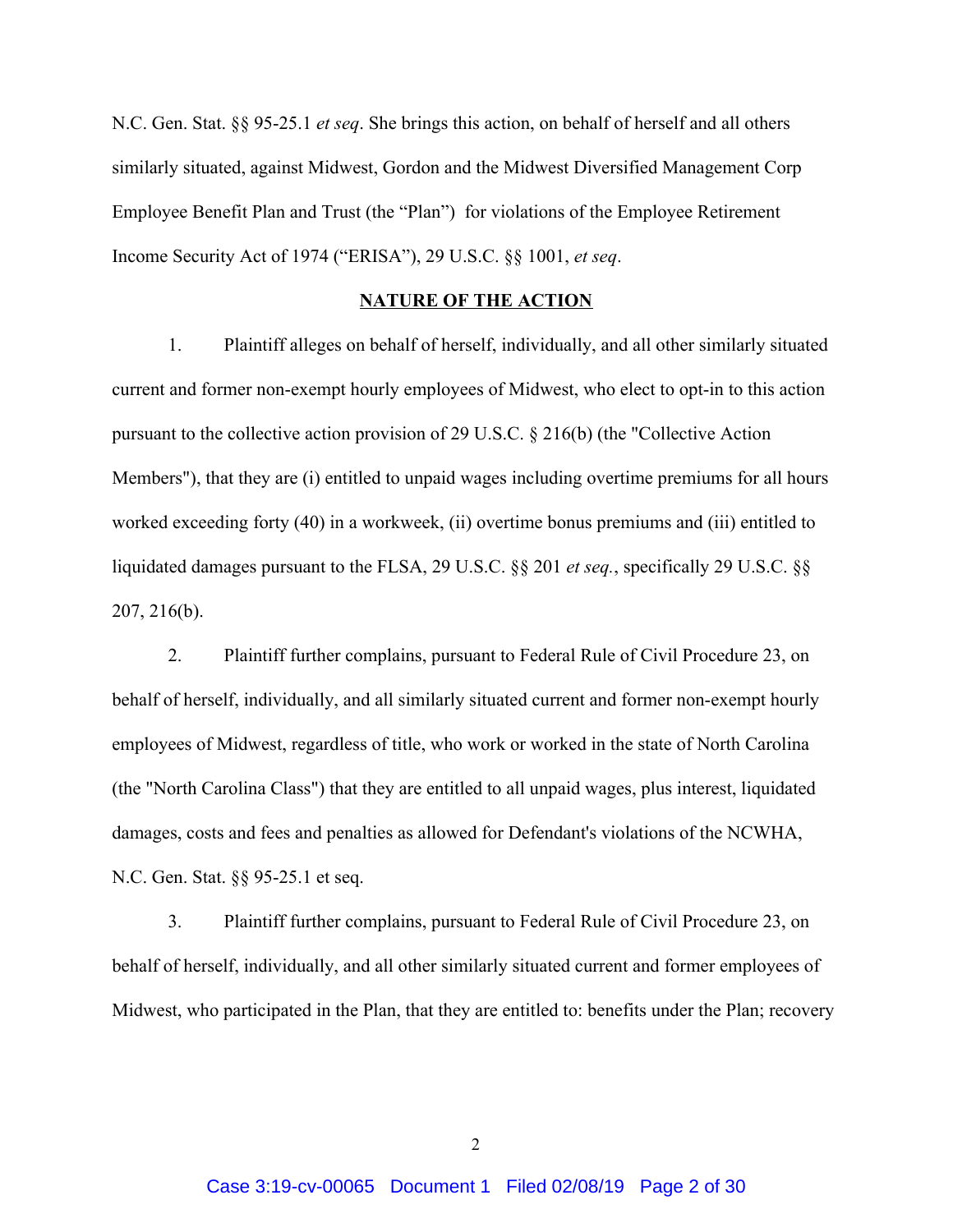of losses to the Plan; declaratory and injunctive relief; and an award of attorneys' fees and costs pursuant to 29 U.S.C. §§ 1001, *et seq*.

### **THE PARTIES**

4. Plaintiff Melissa Demastes is an adult individual who is a resident of Charlotte, North Carolina. She is a participant within the meaning of ERISA § 3(7), 29 U.S.C. §1002.

5. Defendant James N. Gordon ("Gordon") is a resident of Hallandale, Florida. At all relevant times, Gordon was the president and owner of Midwest Diversified Management Corp., dba Carmel Maintenance, LLC, Waterford Square Apartments Associates, LLC, and Piper Glen Apartments Associates, LLC. At all relevant times, he was the Trustee of Midwest Diversified Employee Benefit Plan & Trust.

6. Defendant Midwest Diversified Management Corp. is a Missouri corporation registered to do business in the State of North Carolina, with its principal place of business located at 315 Woodlawn, Suite 7, O Fallon, MO 63366, owned, operated and managed by Gordon. At all relevant times herein, Midwest was the Plan's Sponsor and/or Administrator. Midwest is liable by virtue of its own actions and failures to act as a Plan fiduciary of the Plan. Midwest is also liable under the doctrine of *respondeat superior* in that Gordon and other fiduciaries of the Plan acted on behalf of Midwest with regard to Plan management and administration.

7. Defendant Midwest Diversified Employee Benefit Plan & Trust (the "Plan") is an employee welfare benefit plan organized and subject to ERISA, 29 U.S.C. §§ 1001, *et seq*. and the regulations promulgated thereunder. At all pertinent times of this action, Midwest sponsored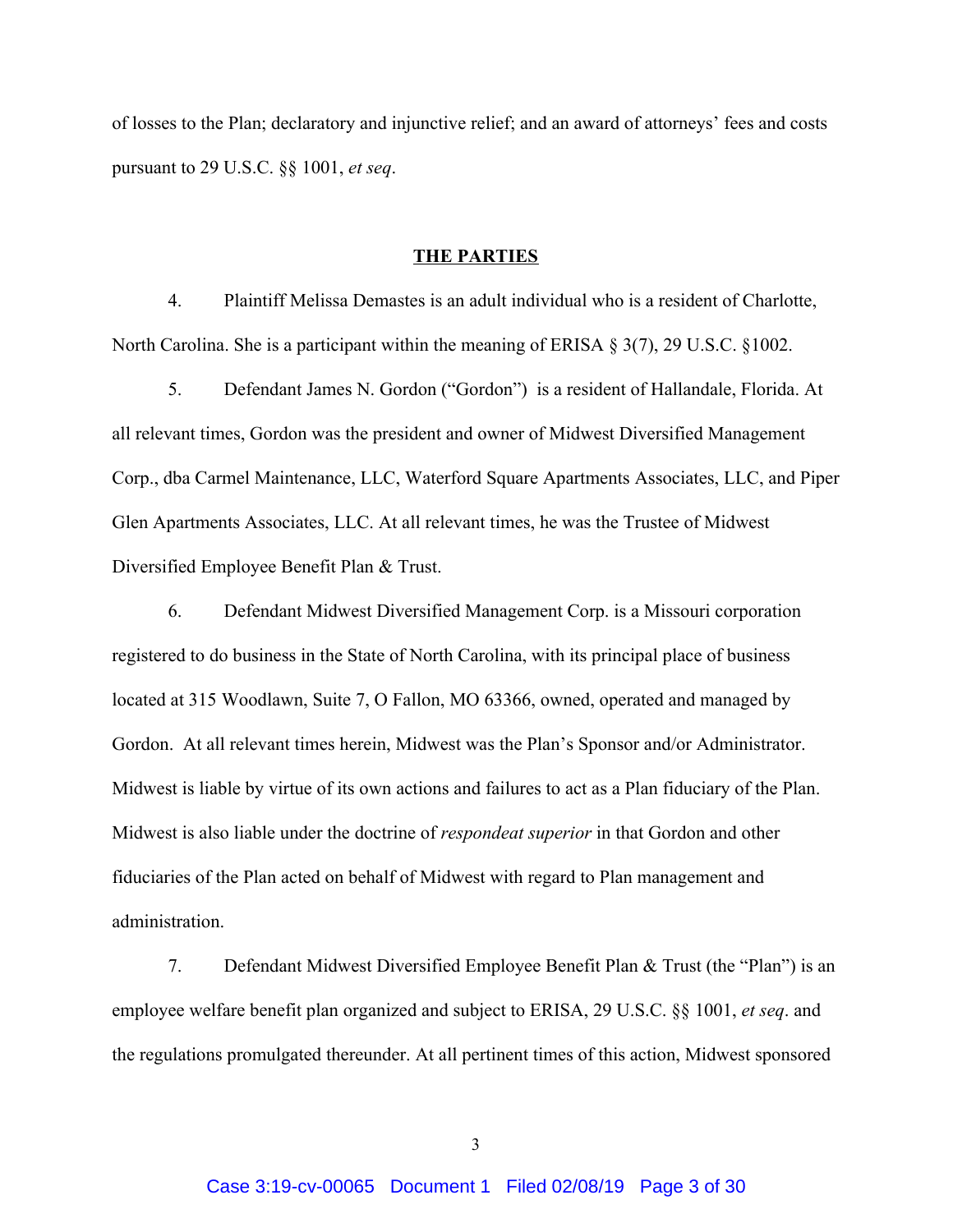and maintained the Plan. Midwest is the plan administrator for the Plan under ERISA because it is named as the plan administrator in the Plan, or alternatively, it is the employer sponsoring the Plan and therefore is the default plan administrator under ERISA § 3(16), 29 U.S.C. § 1002(16). Gordon is the designated Trustee for the Plan.

8. On information and belief, at all time relevant herein, Midwest Diversified Management Corp was and is doing business as Defendant Carmel Maintenance, LLC Waterford Square Apartments Associates, LLC and Piper Glen Apartments Associates, LLC, all North Carolina limited liability companies owned, operated and managed by Gordon.

9. On information and belief, Defendant Gordon is involved in the day-to-day business operations of Defendant Midwest and has authority to hire and fire employees, the authority to direct and supervise the work of employees, including Plaintiff in this case, and the authority to make decisions regarding wage and hour classifications, including the decisions to as to employee compensation and capital expenditures. At all relevant times, this individual acted and had responsibility to act on behalf of and in the interests of one or more of the Defendants in devising, directing, implementing and supervising the wage and hour practices and policies relating to employees, including the decision to not pay Plaintiffs for time and an overtime premium as required by the FLSA. As such, at all times hereinafter mentioned, Defendant Gordon has been and is an "employer" as defined by the FLSA, 29 U.S.C § 203(d).

10. DOES 1 to 100, inclusive, are now, and/or at all times mentioned in this Complaint were, licensed to do business and/or actually doing business in the State of North Carolina. Plaintiffs do not know the true names or capacities, whether individual, partner, or corporate, of DOES 1 to 100, inclusive, and for that reason, DOES 1 to 100 are sued under such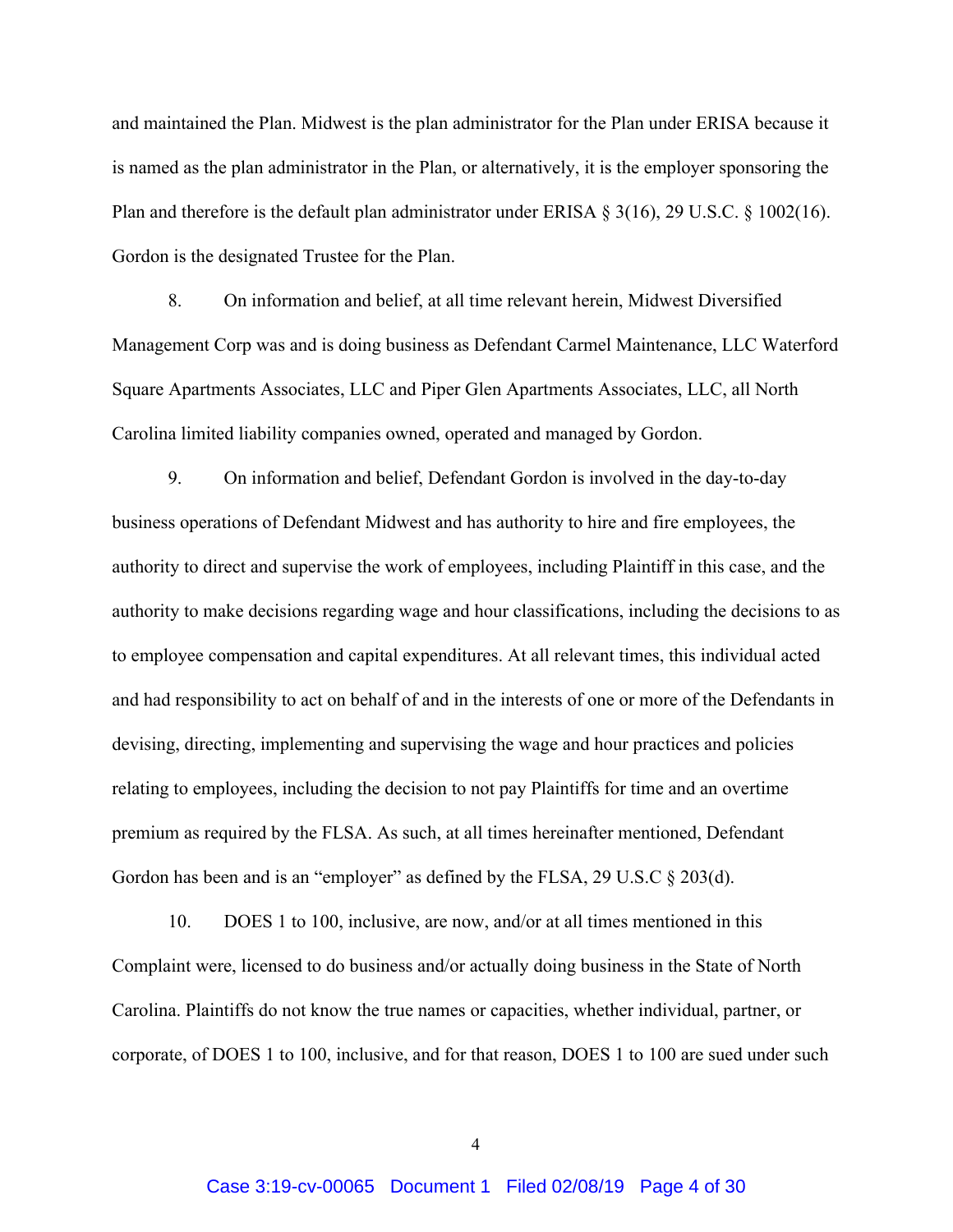fictitious names. Plaintiffs will seek leave of court to amend this Complaint to allege their names and capacities as soon as they are ascertained.

11. Plaintiffs are informed and believe that Defendants, and each of them, are now and/or at all times mentioned in this Complaint were in some manner legally responsible for the events, happenings, and circumstances alleged in this Complaint.

12. Plaintiffs are further informed and believe that at all relevant times all Defendants, and each of them, were and are the agents, servants, employees, joint venturers, alter egos, and/or partners of each of the other Defendants, and were, at all such times, acting within the course and scope of their employment and/or agency; and that each and every Defendant, while acting as a high corporate officer, director, and/or managing agent, principal and/or employer, expressly directed, consented to, approved, affirmed, and ratified each and every action taken by the other co-Defendants, as herein alleged, and was responsible in whole or in part for the matters referred to herein.

13. Plaintiffs are further informed and believe that Defendants, and each of them, are now and/or at all relevant times were members of and/or engaged in a joint venture, partnership, and common enterprise, and were acting within the course and scope of, and in pursuit of that joint venture, partnership, and common enterprise and, as such, were co-employers of Plaintiffs and the putative class herein.

14. Plaintiffs are further informed and believe that Defendants, and each of them, at all relevant times concurred with, contributed to, approved of, aided and abetted, condoned, and/or otherwise ratified the various acts and omissions of each and every one of the other Defendants in proximately causing the injuries and/or damages alleged in this Complaint.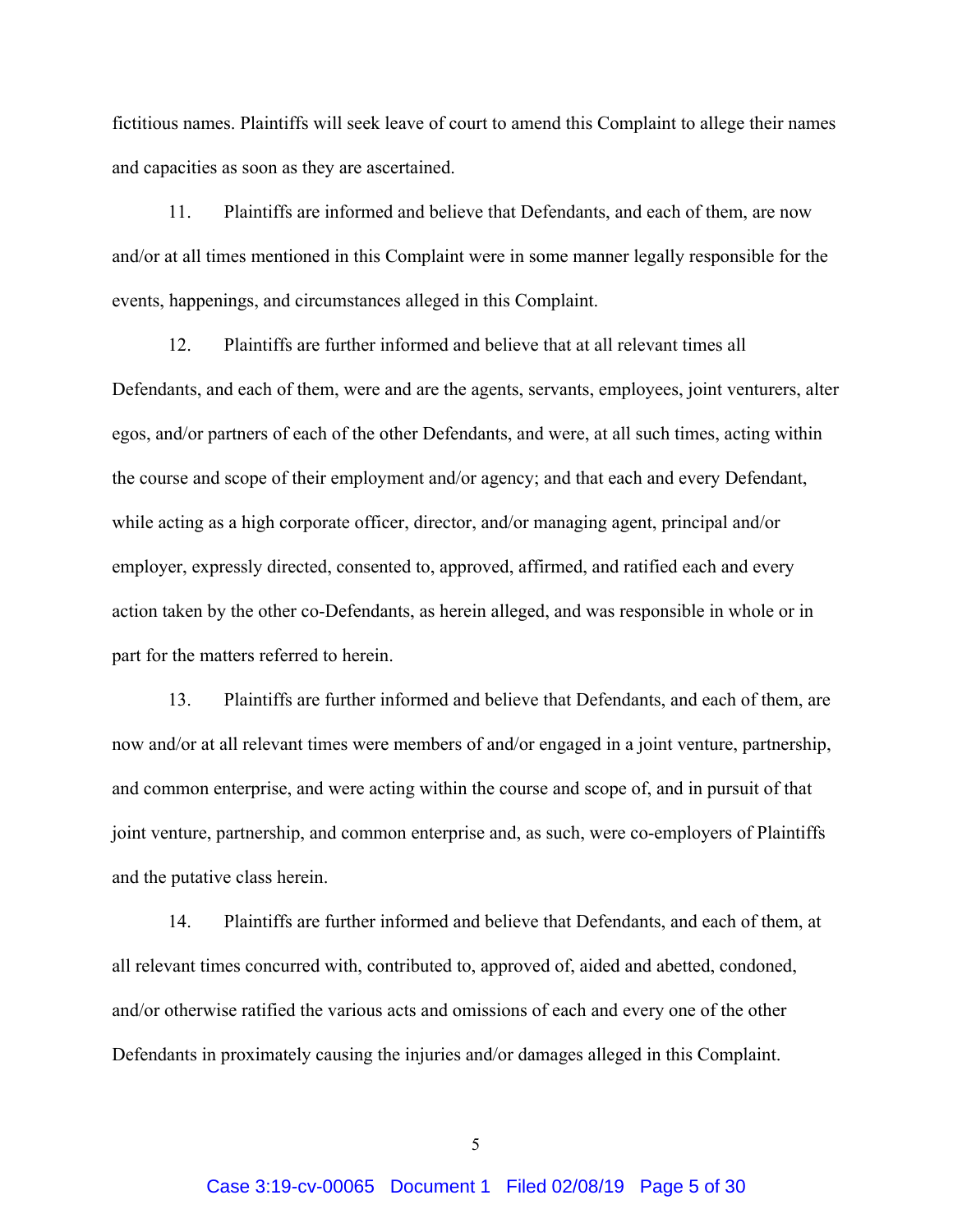15. Plaintiff was employed by Midwest as a non-exempt hourly employee from February 19, 2018 until present. A written consent form for Demastes is attached hereto as Exhibit A, pursuant to 29 U.S.C. § 216(b).

### **JURISDICTION AND VENUE**

16. This Court has original federal question jurisdiction under 28 U.S.C. § 1331 for the claims brought under the FLSA, 29 U.S.C. § 201 *et. seq.* and ERISA § 502 and 29 U.S.C. §§ 1132.

17. Defendant employed Plaintiff and employs/employed others in this judicial district, owns and operates multifamily housing transacting business in this judicial district, and is registered to transact business in the State of North Carolina.

18. The claims for violations of the NCWHA are based on the statutory law of the State of North Carolina. Supplemental jurisdiction exists pursuant to 28 U.S.C. § 1367 for the pendent state claims because they arise out of the same nucleus of operative facts as the FLSA claim. All of the alleged causes of action can be determined in this judicial proceeding and will provide judicial economy, fairness and convenience for the parties.

19. This Court has personal jurisdiction over all Defendants because they are all residents of the United States and ERISA provides for nation-wide service of process pursuant to ERISA § 502(e)(2), 29 U.S.C. § 1132(e)(2).

### **FLSA COVERAGE ALLEGATIONS**

20. At all times hereinafter mentioned, Midwest has been an employer within the meaning of Section 3(d) of the FLSA, 29 U.S.C. § 203(d).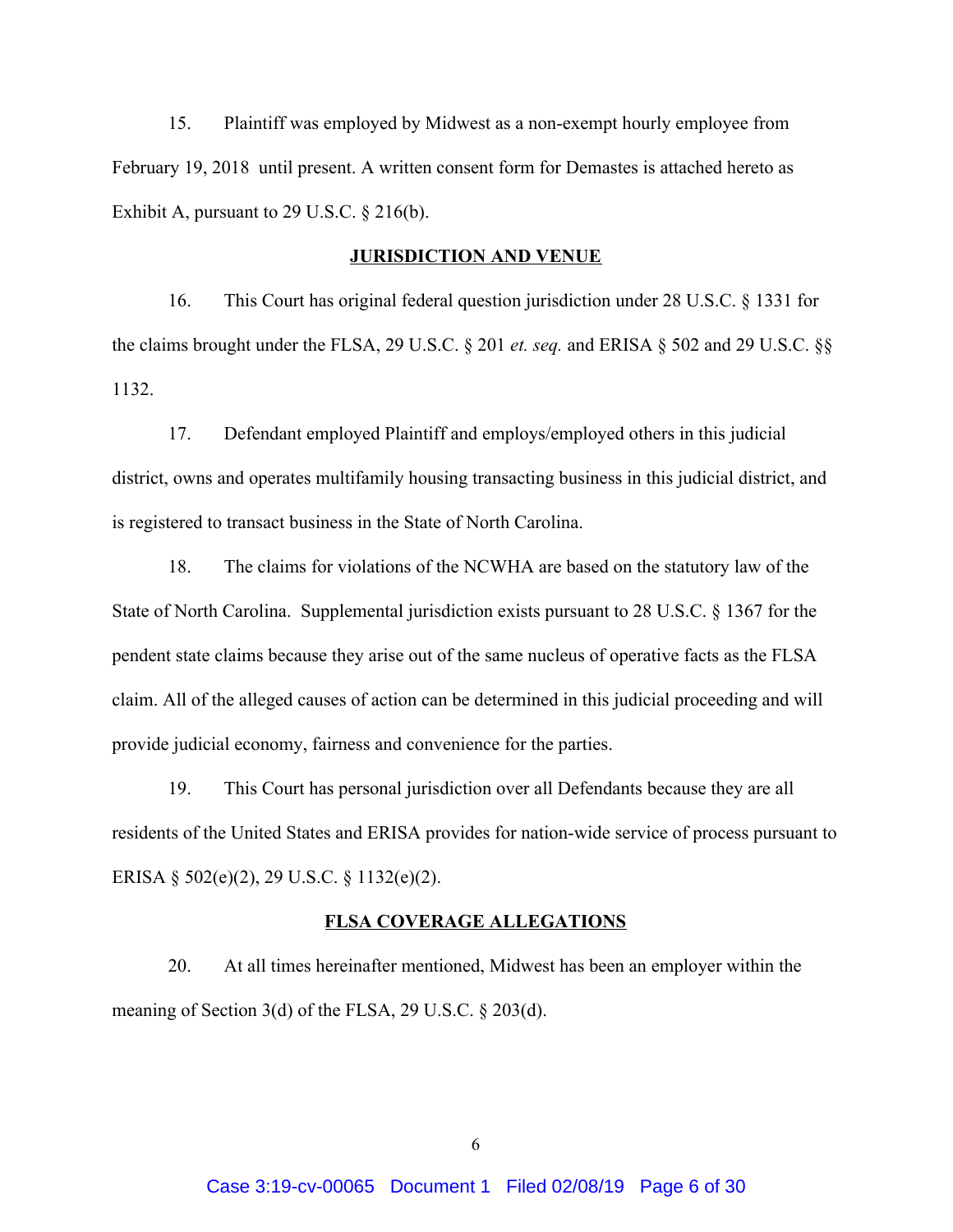21. At all times hereinafter mentioned, Midwest has been an enterprise within the meaning of Section 3(r) of the FLSA 29 U.S.C. § 203(r).

22. At all times hereinafter mentioned, Midwest has been an enterprise engaged in commerce or in the production of goods for commerce within the meaning of Section 3(s)(1) of the FLSA, 29 U.S.C.  $\S$  203(s)(1), in that the enterprise has had employees engaged in commerce or in the production of goods for commerce, or employees handling, selling, or otherwise working on goods or materials that have been moved in or produced for commerce by any person and in that the enterprise has had and has an annual gross volume of sales made or business done of not less than \$500,000 (exclusive of excise taxes at the retail level which are separately stated).

23. At all times hereinafter mentioned, Plaintiff has been an employee within the meaning of Section 3(e) of the FLSA, 29 U.S.C. § 203(e).

24. At all times hereinafter mentioned, Plaintiff was an individual employee who was engaged in commerce or in the production of goods for commerce as required by 29 U.S.C. §§ 206-207.

25. At all times hereinafter mentioned, Midwest has been an employer within the meaning of Section 95-25.2(5) of the NCWHA, N.C. Gen. Stat. §§ 95-25.2(5).

26. At all times hereinafter mentioned, Plaintiff was an employee within the meaning of Section 95-25.2(4) of the NCWHA, N.C. Gen. Stat. §§ 95-25.2(4).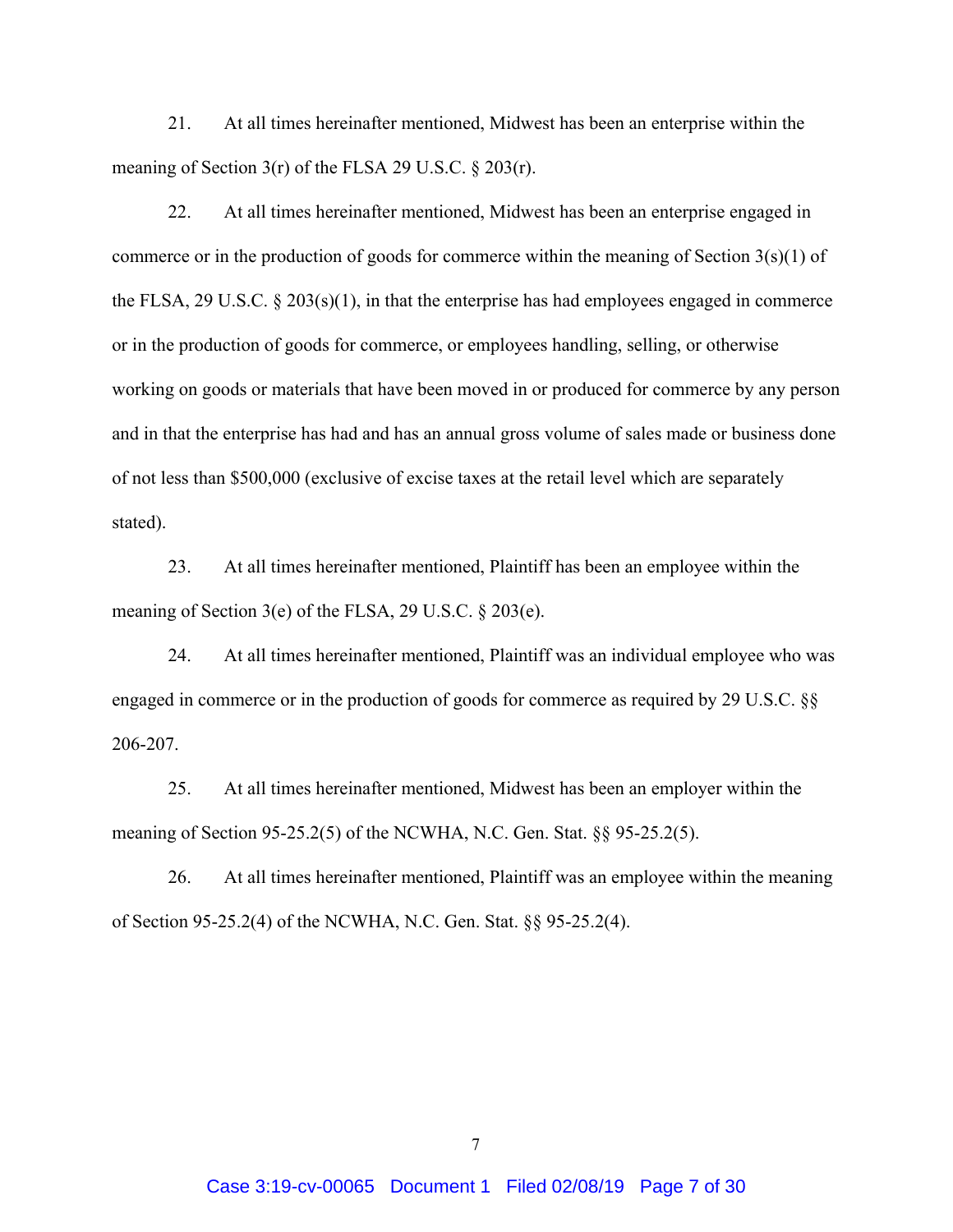### **STATEMENT OF FACTS**

### *Allegations related to FLSA and NCWHA Wage Claims*

27. Midwest is a leader in property acquisition, development, construction, management, maintenance and operation of multifamily housing in multiple states, including but not limited to, North Carolina, South Carolina, Missouri, Kansas and Florida.

28. Midwest employs non-exempt hourly employees with various titles, including Leasing Agents, in each of its multifamily housing operations ("Apartment Complexes") in every state it owns and/or manages Apartment Complexes.

29. Plaintiff was employed by Midwest as a non-exempt hourly employee beginning in February 19, 2018 through the present. She worked as a Leasing Agent at the Waterford Square Apartments ("Waterford"), one of Midwest's North Carolina Apartment Complexes. She also reported to work, at various times and interchangeably, at Piper Cove Apartments ("Piper Cove"), another one of Midwest's North Carolina Apartment Complexes.

30. As a Leasing Agent, Plaintiff's job duties included renting apartments to tenants on behalf of Midwest and providing customer service to Midwest's tenants. She was required to respond to internet leads, answer prospect call, conduct property tours. Her job description specifically includes working overtime when necessary.

31. Plaintiff and other similarly situated employees performed similar job duties and were compensated pursuant to centralized pay policies, and were subjected to similar pay practices while employed as non-exempt hourly employees for Midwest and are "employees" subject to the protections of the FLSA 29 U.S.C.  $\S$  203(e) & 207(a).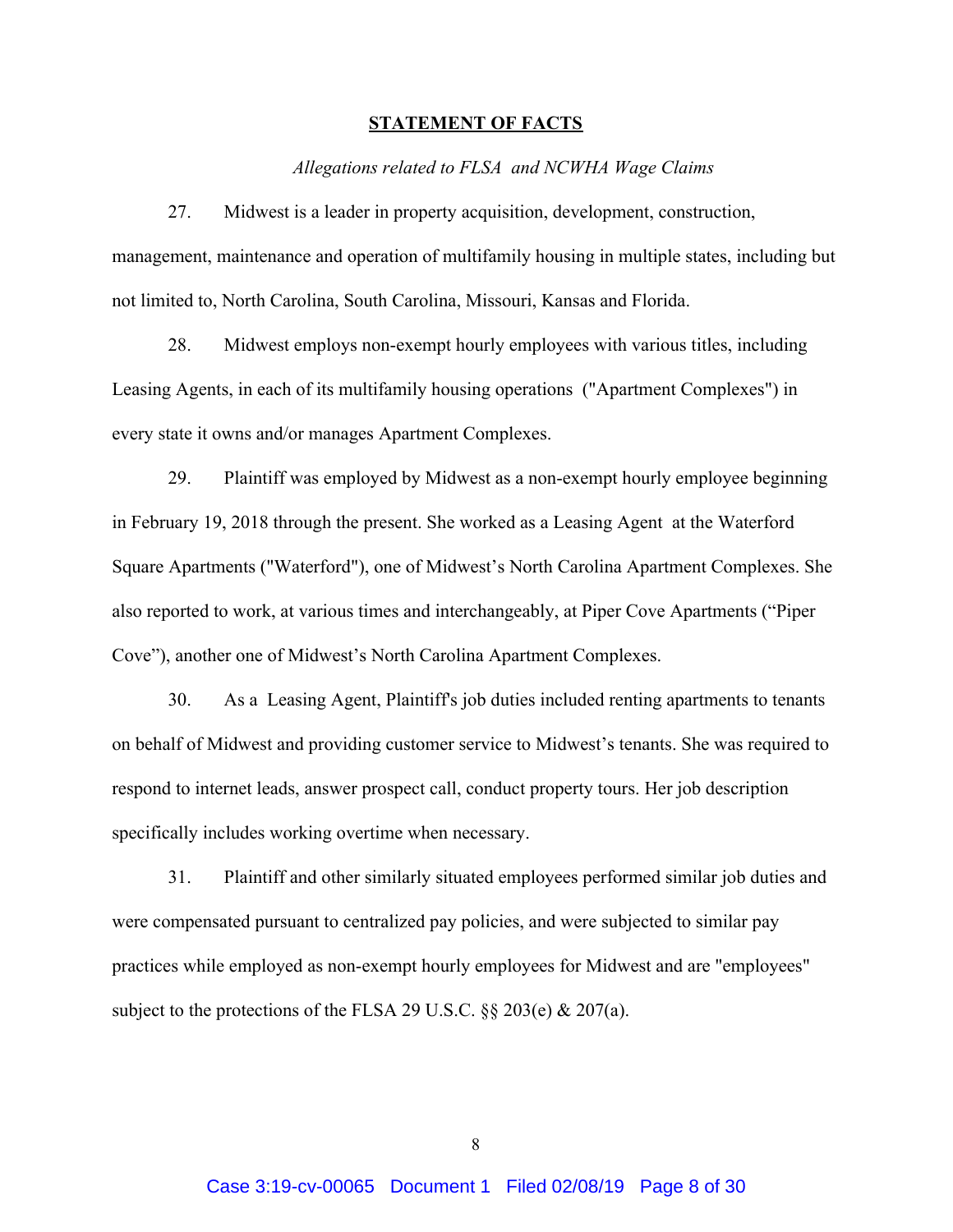32. Throughout the duration of her employment with Midwest, Plaintiff received bi-weekly paychecks from Midwest that did not properly record or compensate her for all the hours that she worked. The paychecks appear to identify Plaintiff's employer as Midwest's dba, Carmel Maintenance, LLC.

33. Midwest maintained centralized policies and/or practices of requiring Plaintiff to clock out at the end of every shift, but then continue performing job duties such as tending to tenant complaints, waiting until the next Leasing Agent showed up to relieve Plaintiff, or other tenant emergencies or required tasks.

34. Midwest maintained centralized policies and/or practices of requiring Plaintiff to clock out but not leave the Apartment Complex as she was required to wait until the next Leasing Agent showed up to relieve her as Midwest required a Leasing Agent and/or Assistant Manager on property at all times.

35. Midwest's centralized policy and/or practice of requiring Plaintiff and all others similarly situated to clock out and either continuing working or wait for a replacement employee causes Plaintiff to regularly work 10-15 hours per week of unpaid overtime.

36. As part of Midwest's centralized pay policies, Midwest paid Plaintiff and other similarly situated employees non-discretionary bonuses, as defined by the FLSA.

37. Midwest's centralized pay policies included payment of non-discretionary bonuses to non-exempt hourly employees for tasks such as leasing to a new resident, renewing a new resident to stay another year, collection of delinquent rent from a tenant, collection of money for property damage from an exiting tenant, quarterly performance bonus.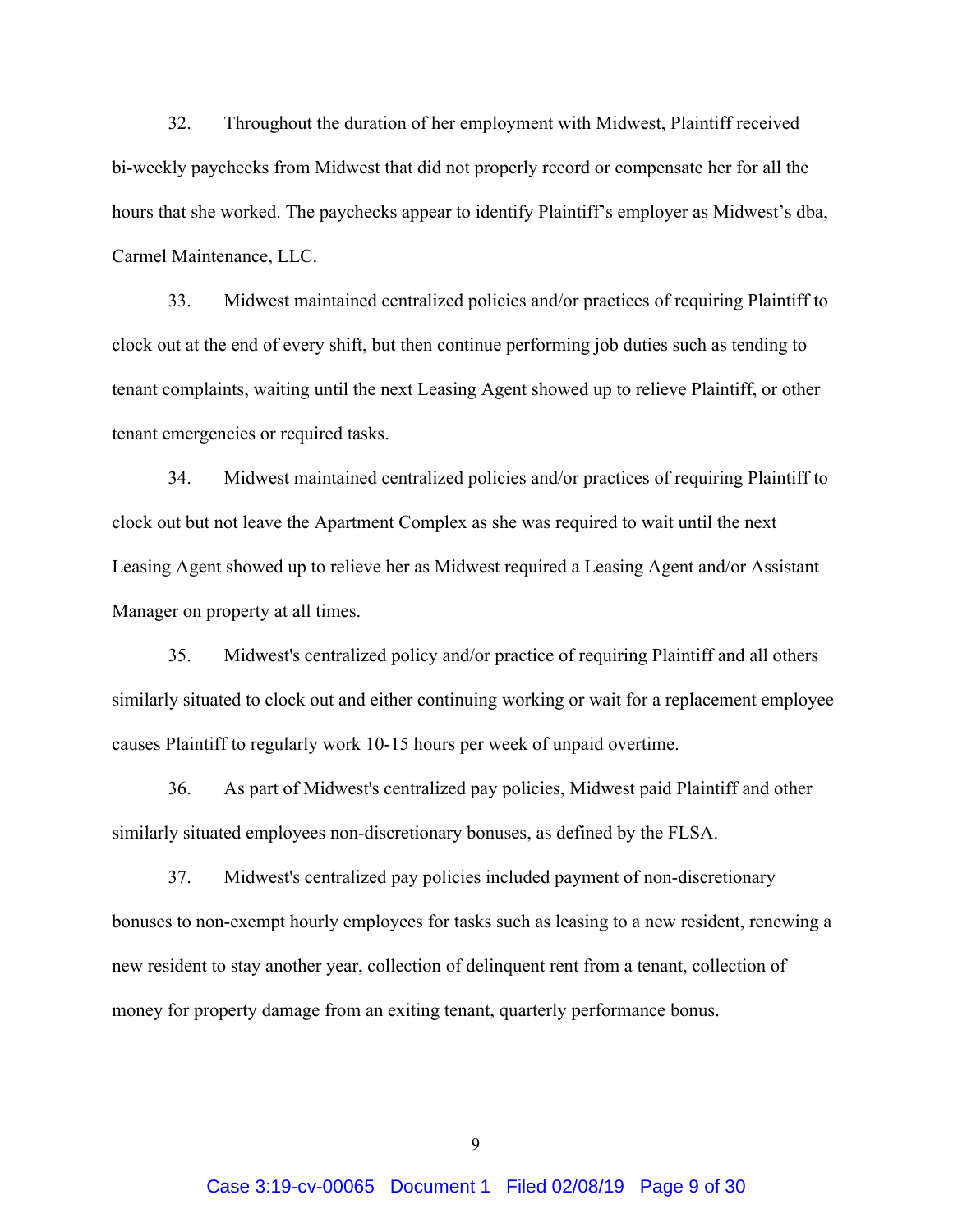38. Midwest did not include any bonuses in its calculation of Plaintiff's or other similarly situated employees' regular rate of pay in calculating the overtime compensation paid to its hourly employees during the relevant period.

### *Allegations related to ERISA Violations*

39. The Plan is a group health insurance plan providing health insurance to employees of Midwest and the various companies it does business as, including but not limited to, Waterford Square Apartments Associates, LLC, Piper Glen Apartments Associates, LLC, and Carmel Maintenance, LLC.

40. On information and belief, Midwest adopted the Plan on January 12, 1987 and it remains effective to the present day. Defendant Gordon is one of the Trustees of the Plan and Midwest is the Administrator of the Plan and/or the Sponsor of the Plan.

41. On information and belief, Defendant Blue Cross Blue Shield provides insurance to the Plan. On information and belief, the insurance was brokered and/or outsourced through Paychex, Inc.

42. Plaintiff, and others similarly situated, were participants in the Plan because of their employment with Midwest.

43. Midwest withheld monies from each of Plaintiff's paychecks, as well as the paychecks of other employees of Midwest, for a portion of the premiums owed to the Plan.

44. Midwest and Gordon have discretionary authority and responsibility to administer the Plan and are "fiduciaries" of the Plan as that term is defined in ERISA § 3(21), 29 U.S.C. § 1002(21). They have a fiduciary obligation to handle Plan assets - including premiums withheld from Plaintiff's and other participants' paychecks, as well as the insurance policy -- in a prudent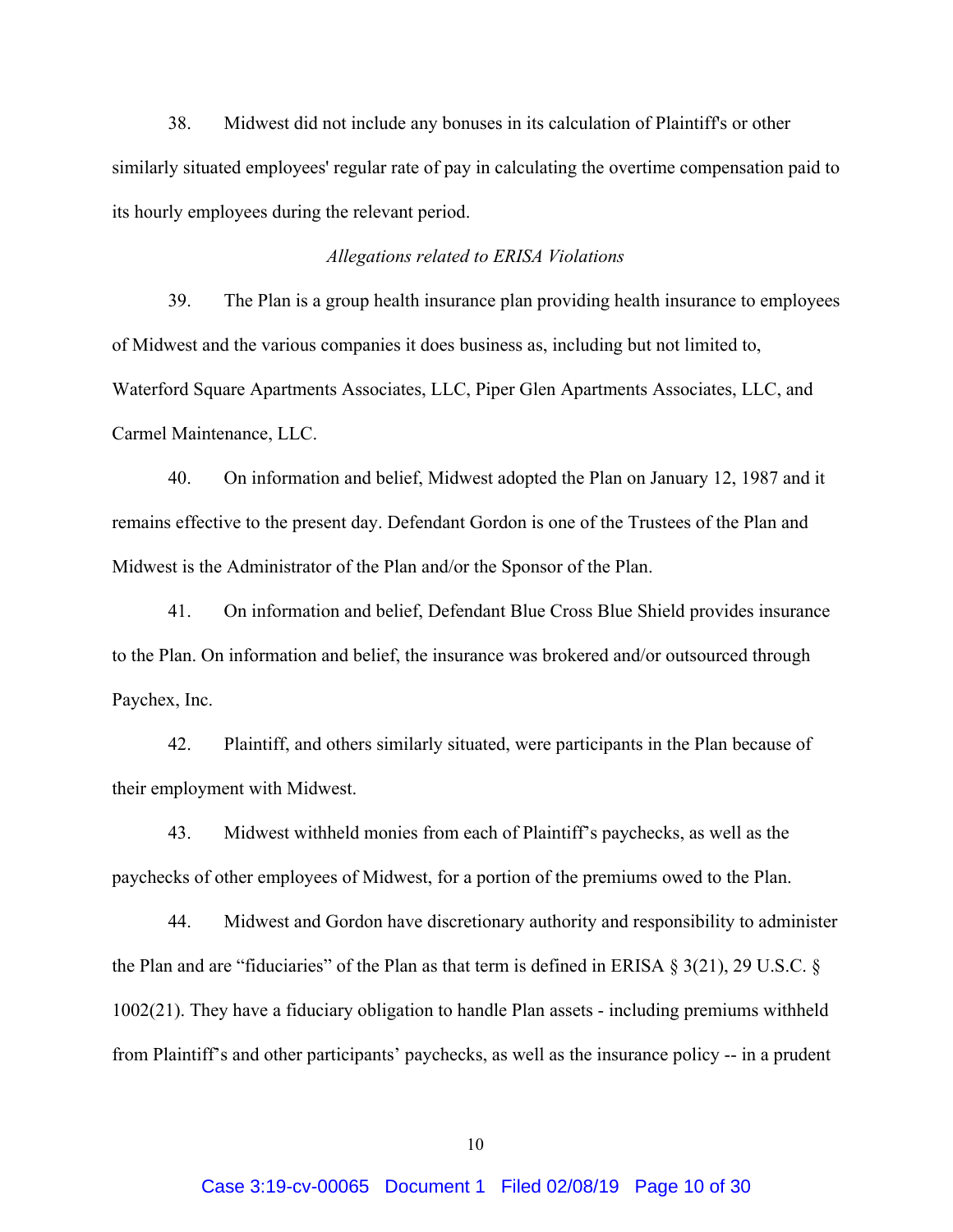manner and to use such assets solely for the administration of the Plan and to pay benefits under the Plan.

45. In or about September of 2018, Plaintiff sought necessary medical treatment and was told by her healthcare provider that her coverage with Blue Cross was cancelled. When she called Blue Cross, she learned that her insurance coverage was cancelled due to non-payment of premium by Midwest. The Blue Cross representative also told her, "it's not just you, it's everyone in the company."

46. After Plaintiff notified Midwest, it apparently paid past-due premiums and Plaintiff's coverage was reinstated in November of 2018. While she was without insurance coverage, Plaintiff incurred expenses for medical treatment that have been paid in whole or in part by the Plan.

47. In or about January of 2019, Plaintiff again sought medical care and learned from her healthcare provider that the claim would be denied. Once again, her insurance coverage was cancelled due to non-payment of premium by Midwest. Plaintiff is without insurance coverage at the time of filing of this Complaint and has incurred additional medical expenses that should have been paid in whole or in part by the Plan.

48. Plaintiff has thus been wrongly denied healthcare benefits. Plaintiffs' use of administrative remedies, if any, was and would have been futile since the denial of benefits was due to Midwest's failure to remit payment of premiums to the Plan.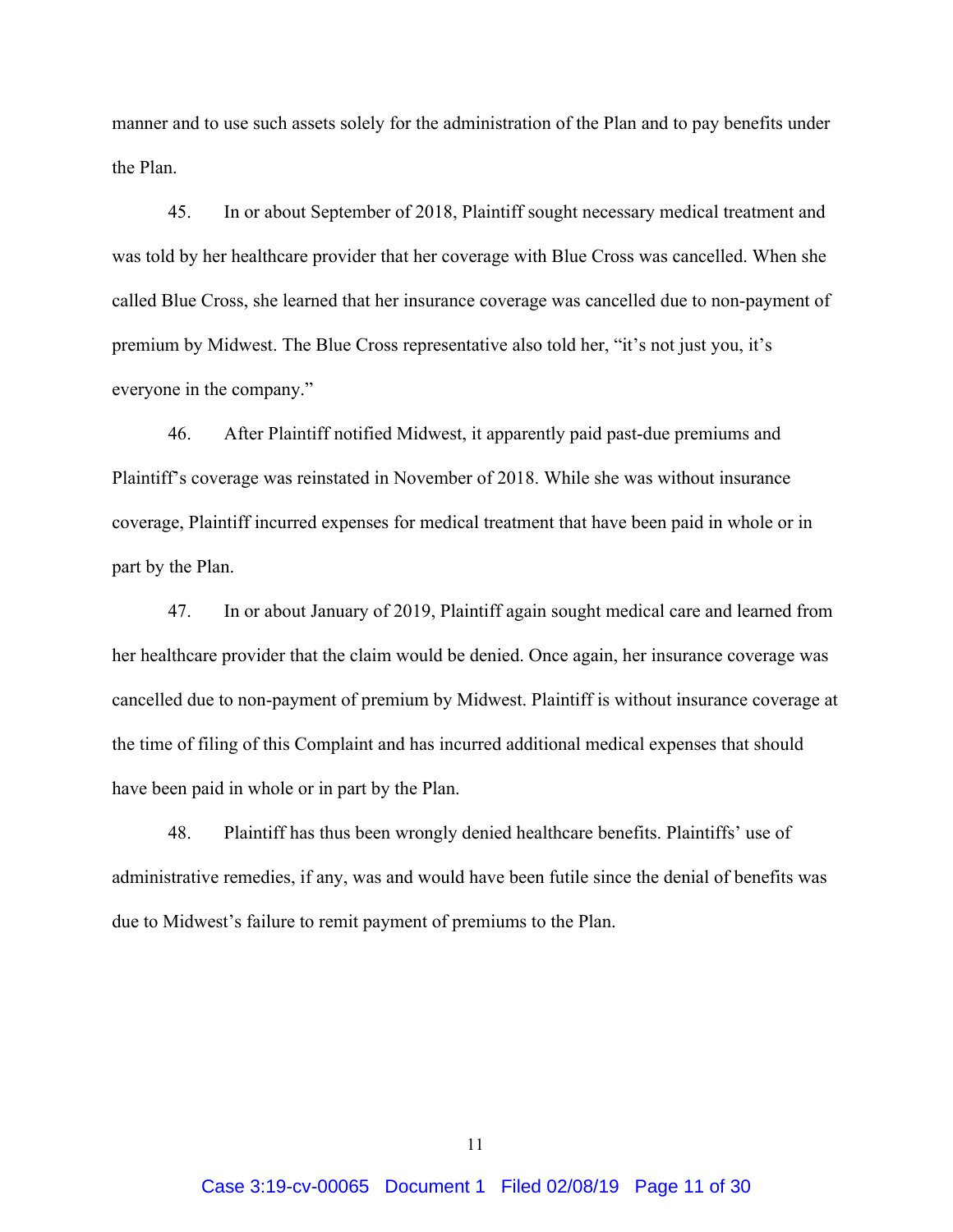#### **FLSA COLLECTIVE ACTION ALLEGATIONS**

49. This action is maintainable as an "opt-in" collective action pursuant to the FLSA, 29 U.S.C. § 216(b), as to claims for unpaid overtime compensation, liquidated damages, and attorneys' fees and costs.

50. Pursuant to 29 U.S.C. § 216(b), Plaintiff brings her First and Second Causes of action, FLSA claims, on behalf of herself, individually, and all other similarly situated employees who work or have worked for Midwest as non-exempt hourly employees and who worked more than forty (40) hours in one week and/or who received a non-discretionary bonus of any kind, and worked over forty (40) hours in one or more weeks during the period of February 8, 2016 through the filing of this Complaint, who elect to opt-in to this action ("Opt-in Plaintiffs).

51. The FLSA § 216(b) collective action class is properly defined as: All current and former employees of Midwest, nationwide, who 1) work or have worked for Midwest as a non-exempt hourly employee and who worked more than forty (40) hours in one or more weeks and did not receive overtime pay and/or 2) who received a non-discretionary bonus of any kind and also worked over forty (40) hours in one or more weeks during the period of February 8, 2016 the filing of this Complaint in this action.

52. Consistent with Midwest's policy and pattern or practice, Plaintiff has not been paid overtime wages earned for all hours worked and Plaintiff and Opt-in Plaintiffs have not been paid premium overtime compensation for all hours worked beyond 40 per workweek.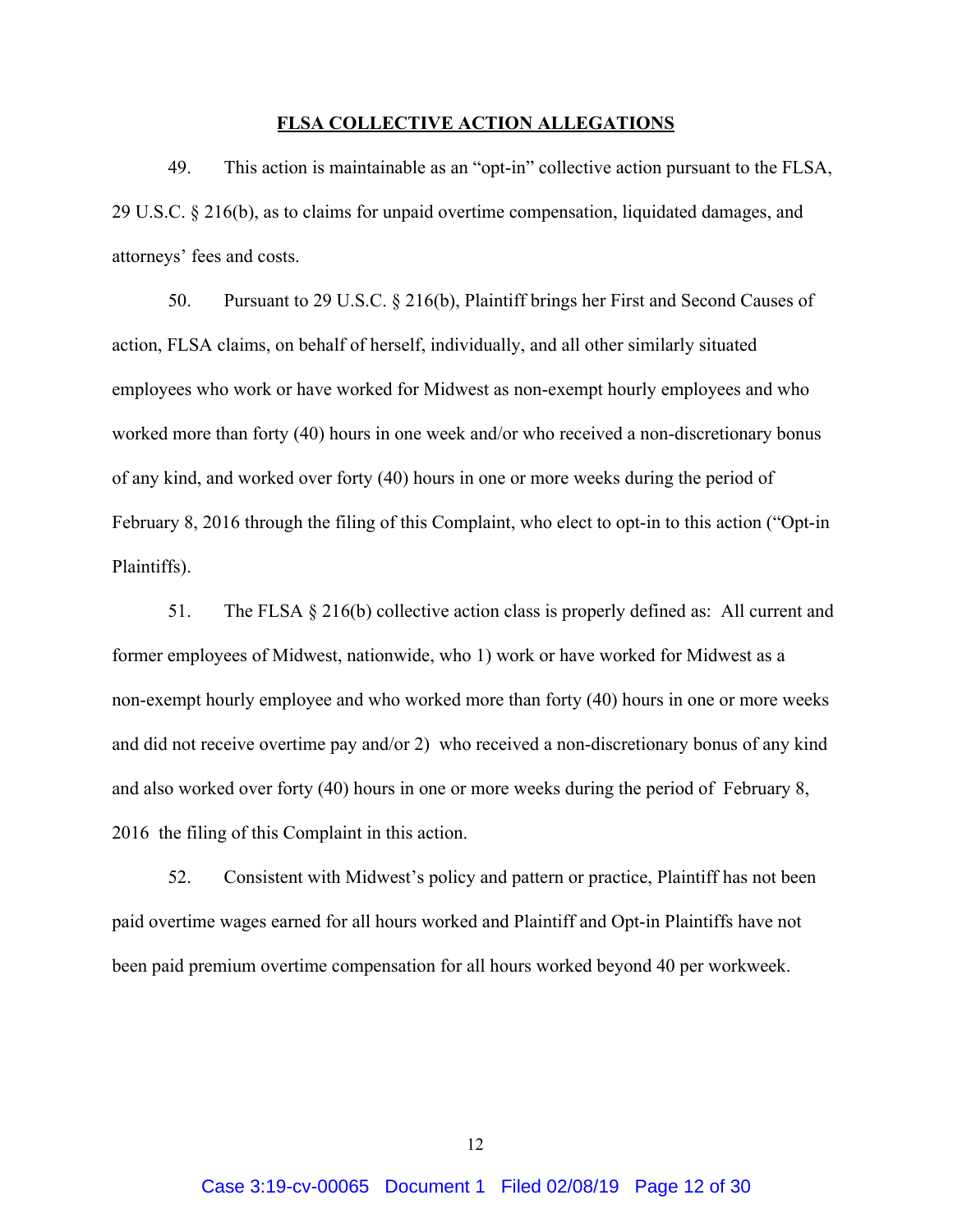53. All of the work that Plaintiff and Opt-in Plaintiffs have performed has been assigned by Midwest, and/or Defendant has been aware of all of the work that Plaintiff and Opt-in Plaintiffs have performed.

54. As part of its regular business practice, Midwest has intentionally, willfully and repeatedly engaged in a pattern, practice, and/or policy of violating the FLSA with respect to Plaintiff and Opt-in Plaintiffs.

55. Midwest's unlawful conduct has been widespread, repeated, and consistent.

56. There are many similarly situated current and former hourly employees of Midwest who have been denied overtime compensation in violation of the FLSA who would benefit from the issuance of a court-supervised notice of this lawsuit and the opportunity to join it. This notice should be sent to the Opt-in Plaintiffs pursuant to 29 U.S.C. § 216(b).

57. Those similarly situated employees are known to Midwest, are readily identifiable, and can be located through Midwest's records.

58. Plaintiff Melissa Demastes requests that she be permitted to serve as a representative of those who consent to participate in this action and that this action be granted collective action status pursuant to 29 U.S.C. § 216(b).

#### **FLSA CLASS ACTION ALLEGATIONS**

59. This action is maintainable as a class action pursuant to Rule 23(a) and 23(b)(3) of the Federal Rules of Civil Procedure pursuant to NCWHA, N.C. Gen. Stat. §§ 95-25.6, 95-25.7 and 95-25.13 for failure to pay promised and earned wages for all hours worked by Plaintiff and members of the proposed class.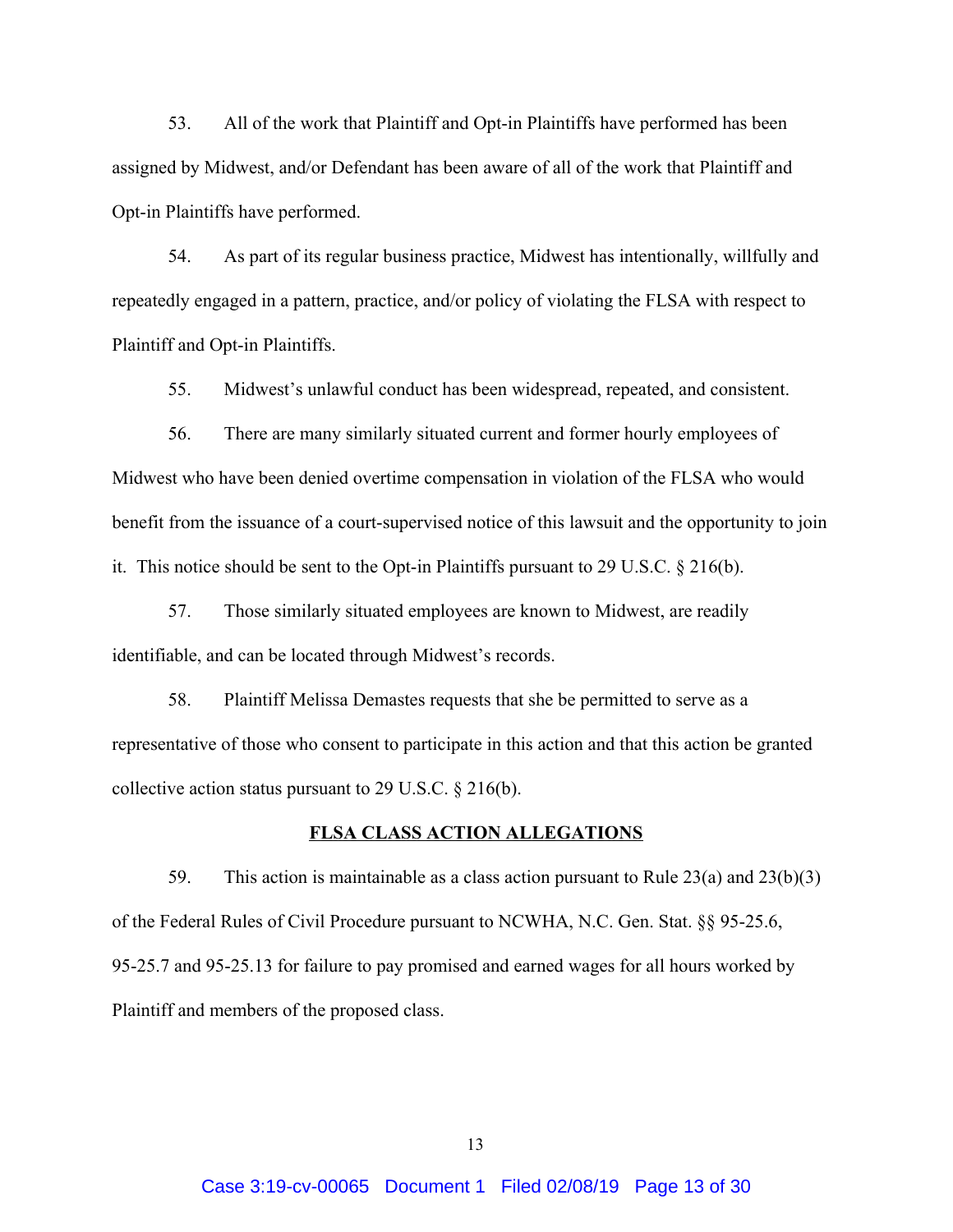60. Plaintiff proposes the same class for purposes of certification under Rule 23 as under § 216(b) of the FLSA, with the exception that the class period for this state law cause of action is two years from the date of the filing of this Complaint. The proposed class is easily ascertainable. The number and identity of NCWHA class members are determinable from Midwest's payroll records or records over which they have control, as are the hours assigned and worked, the positions held, and the rates of pay for each class member.

61. The proposed class is so numerous that the joinder of all such persons is impracticable, and the disposition of their claims as a class will benefit the parties and the Court. While the exact number of class members is unknown to Plaintiff at this time, upon information and belief, the class is comprised of at least 40 persons.

62. There is a well-defined commonality of interest in the questions of law and fact involving and affecting the proposed class in that Plaintiff and all members of the proposed class have been harmed by Midwest's failure to pay earned wages. The common questions of law and fact include, but are not limited to the following:

(a) whether Midwest refused to pay Plaintiff and members of the proposed class promised and earned overtime wages, including overtime bonus premiums, for all hours worked on their regular pay day in violation of NCWHA §§ 95-25.6, 95-25.7 and 95-25.13; and

(b) whether Midwest's refusal to pay such compensation is in violation of NCWHA.

63. The claims of Plaintiff are typical of those claims that could be alleged by any Putative Class Member and the relief sought is typical of the relief that would be sought by each member of the class in separate actions. All class members were subject to the same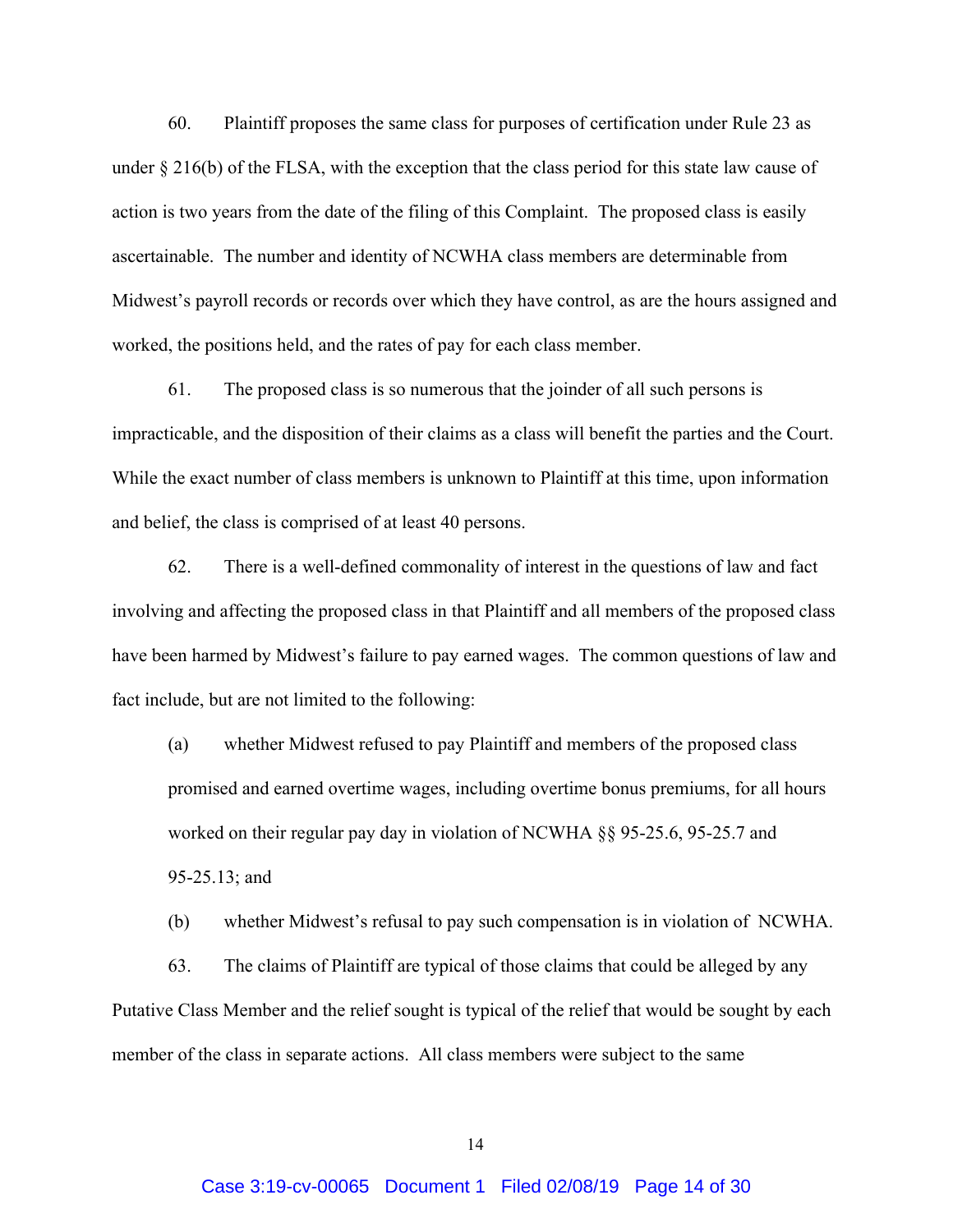compensation practices of Midwest; i.e. refusing to timely pay promised and earned wages. The compensation policies and practices of Midwest affected all class members similarly, and Midwest benefitted from the same type of unfair and/or wrongful acts as to each class member. Plaintiff and members of the proposed class sustained similar losses, injuries, and damages arising from the same unlawful policies, practices and procedures.

64. Plaintiff is able to fairly and adequately protect the interests of all members of the class, and there are no known conflicts of interest between Plaintiff and members of the proposed class. Plaintiff has retained counsel who are experienced and competent in both wage and hour and complex class action litigation.

65. A class action is superior to other available means for the fair and efficient adjudication of this controversy. Individual joinder of all class members is impracticable. Class action treatment will permit a large number of similarly situated persons to prosecute their common claims in a single forum simultaneously, efficiently, and without the unnecessary duplication of effort and expense that numerous individual actions engender. Because the loss, injuries, and damages suffered by each of the individual class members are modest, the expenses and burden of individual litigation would make it extremely difficult or impossible for the individual class members to redress the wrongs done to them.

66. Important public interests will be served by addressing the matter as a class action. The cost to the court system and the public for adjudication of individual litigation and claims would be substantial and substantially more than if the claims are treated as a class action. Prosecution of separate actions by individual members of the proposed class would create a risk of inconsistent and/or varying adjudications with respect to the individual members of the class,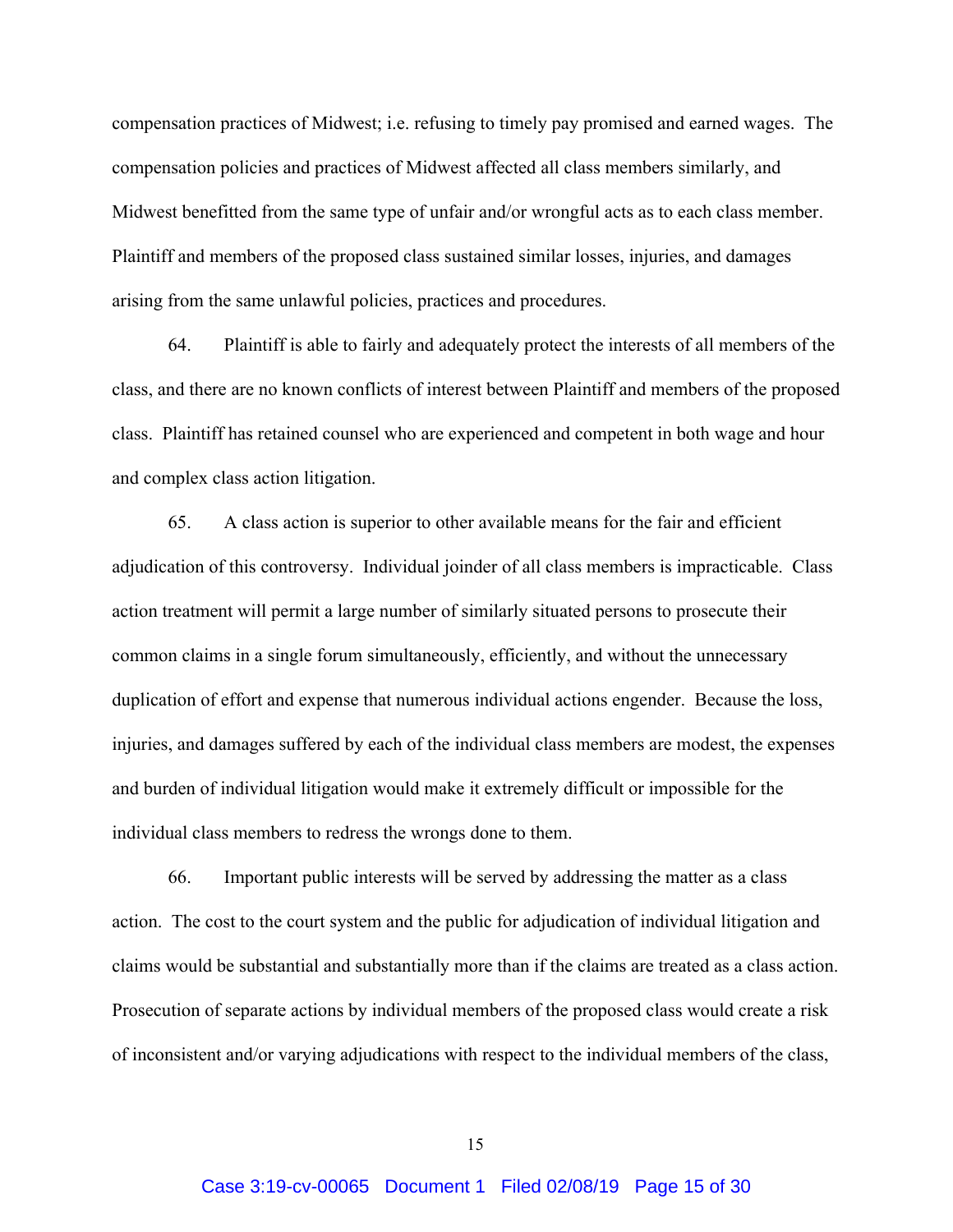establishing incompatible standards of conduct for Midwest and resulting in the impairment of class members' rights and the disposition of their interests through actions to which they were not parties. The issues in this action can be decided by means of common, class-wide proof. In addition, if appropriate, the Court can and is empowered to fashion methods to efficiently manage this action as a class action.

### **ERISA CLASS ALLEGATIONS**

67. Plaintiff brings this action derivatively on the Plan's behalf pursuant to ERISA §§ 409 and 502, 29 U.S.C. §§ 1109 and 1132, and as a class action pursuant to Rules 23(a), (b)(1) and/or (b)(2) of the Federal Rules of Civil Procedure on behalf of Plaintiffs and the following class of persons similarly situated (the "ERISA Class").

68. The members of the ERISA Class are so numerous that joinder of all members is impracticable. While the exact number of ERISA Class members is unknown to Plaintiff at this time, and can only be ascertained through appropriate discovery, Plaintiff believes that there are a substantial number of class members in the hundreds.

69. Common questions of law and fact exist as to all members of the ERISA Class and predominate over any questions affecting solely individual members of the ERISA Class. Among the questions of law and fact common to the ERISA Class are: (a) whether Midwest and/or Gordon each owed a fiduciary duty to Plaintiff and members of the ERISA Class; (b) whether Midwest and/or Gordon breached their fiduciary duties to Plaintiff and members of the ERISA Class by failing to act prudently and solely in the interests of the Plan's participants and beneficiaries; (c) whether Midwest and/or Gordon violated ERISA; and (d) whether the Plan has suffered losses and, if so, the appropriate measure of damages.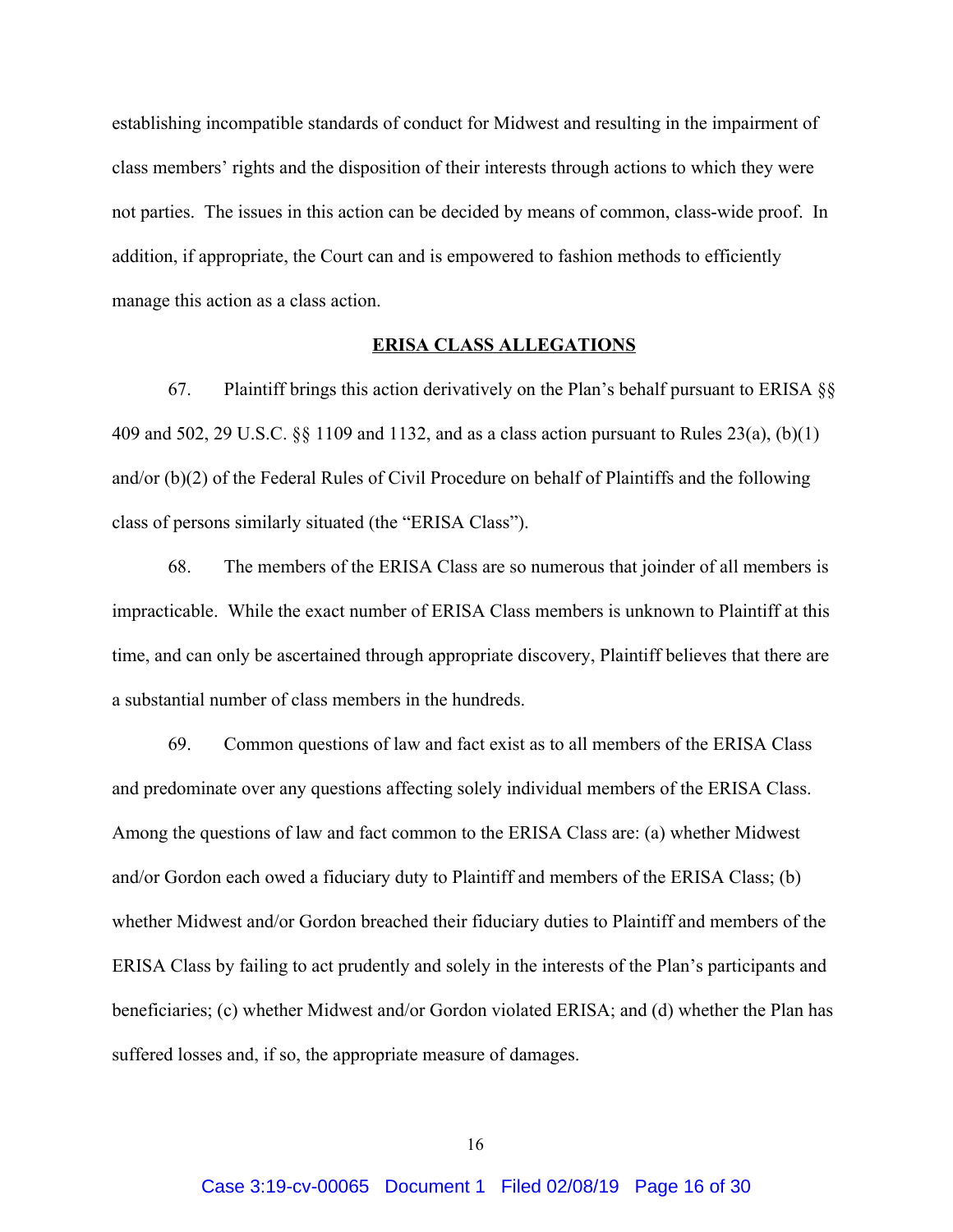70. Plaintiff's claims are typical of the claims of the members of the ERISA Class because to the extent Plaintiff seeks relief on behalf of the Plan pursuant to ERISA § 502(a)(2), her claims on behalf of the Plan are not only typical to, but identical to a claim under this section brought by any ERISA Class member. Plaintiff will fairly and adequately protect the interests of the members of the ERISA Class and have retained counsel competent and experienced in class action, complex, and ERISA litigation. Plaintiff has no interests antagonistic to or in conflict with those of the ERISA Class.

71. Class action status in this ERISA action is warranted under Rule 23(b)(1)(B) because prosecution of separate actions by the members of the ERISA Class would create a risk of inconsistent adjudications with respect to individual members of the ERISA Class which would, as a practical matter, be dispositive of the interests of the other members not parties to the actions, or substantially impair or impede their ability to protect their interests.

72. Class action status is also warranted under the other subsections of Rule 23(b) because: (i) prosecution of separate actions by the members of the ERISA Class would create a risk of establishing incompatible standards of conduct for Defendants; and (ii) Defendants have acted or refused to act on grounds generally applicable to the Class, thereby making appropriate final injunctive, declaratory, or other appropriate equitable relief with respect to the ERISA Class as a whole.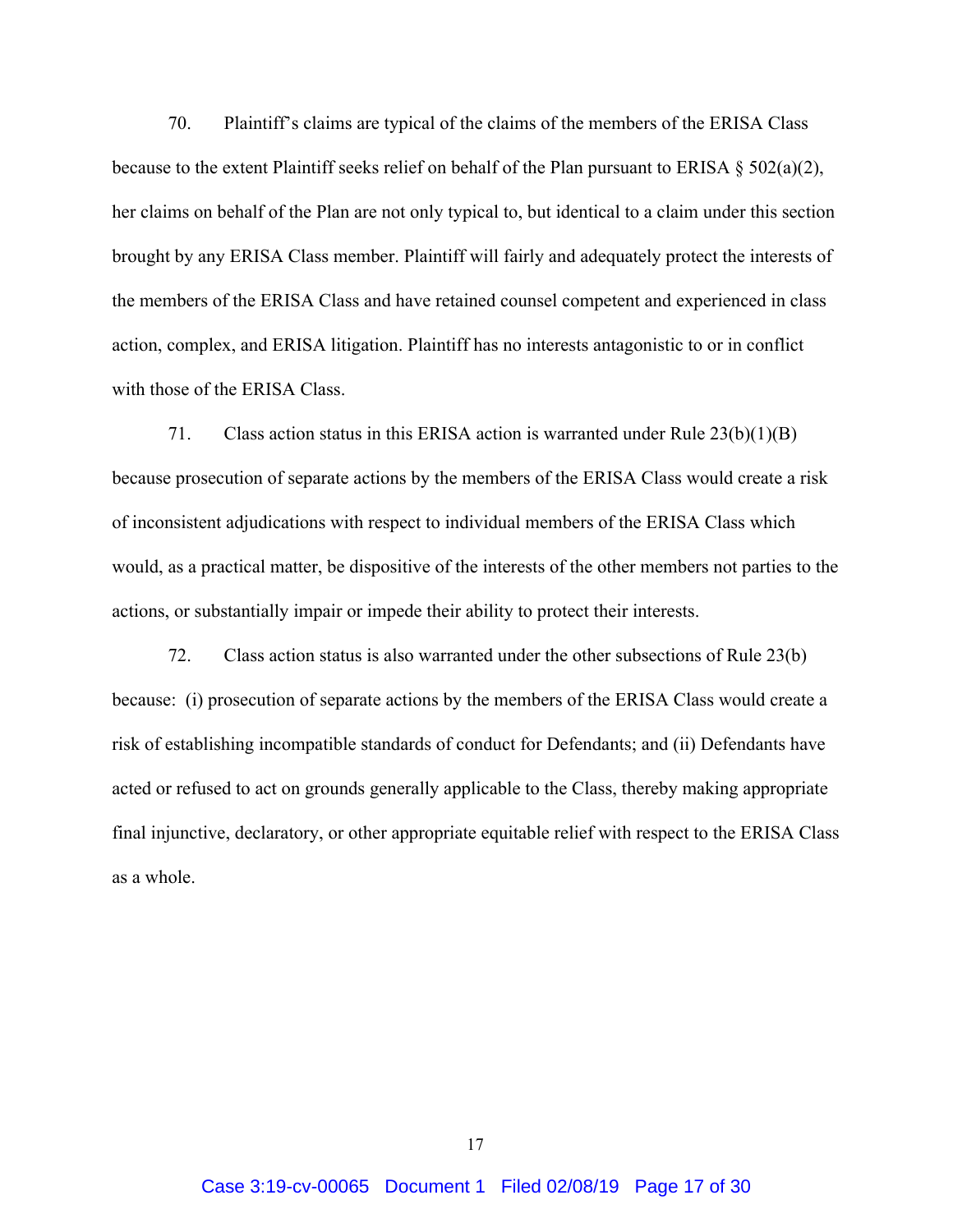## **COUNT I (Violation of Fair Labor Standards Act – Overtime Collective Action) Against all Defendants, except the Plan**

73. Plaintiff, on behalf of herself, individually, and all others similarly situated, reasserts the allegations set forth in the above paragraphs.

74. Count I arises from Midwest's violation of the FLSA, for its failure to pay all wages and overtime wages earned by Plaintiff and other similarly situated employees.

75. Midwest violated the FLSA by failing to pay Plaintiff for all overtime hours worked in one or more individual workweeks by requiring her to work off-the-work without overtime pay.

76. Midwest violated the FLSA by failing to pay Plaintiff and similarly situated hourly employees the correct overtime rate in one or more individual workweeks that Plaintiff and similarly situated worked.

77. Midwest violated the FLSA by failing to pay Plaintiff and similarly situated hourly employees the correct overtime rate by failing to include non-discretionary bonuses in its calculation of Plaintiff's and similarly situated hourly employees' regular rate of pay.

78. Midwest violated the FLSA by failing to keep, make and preserve accurate records of all time worked by Plaintiff and similarly situated hourly employees.

79. Midwest knew or acted in reckless disregard that its compensation practices violated the FLSA.

80. Midwest's violation of the FLSA was willful.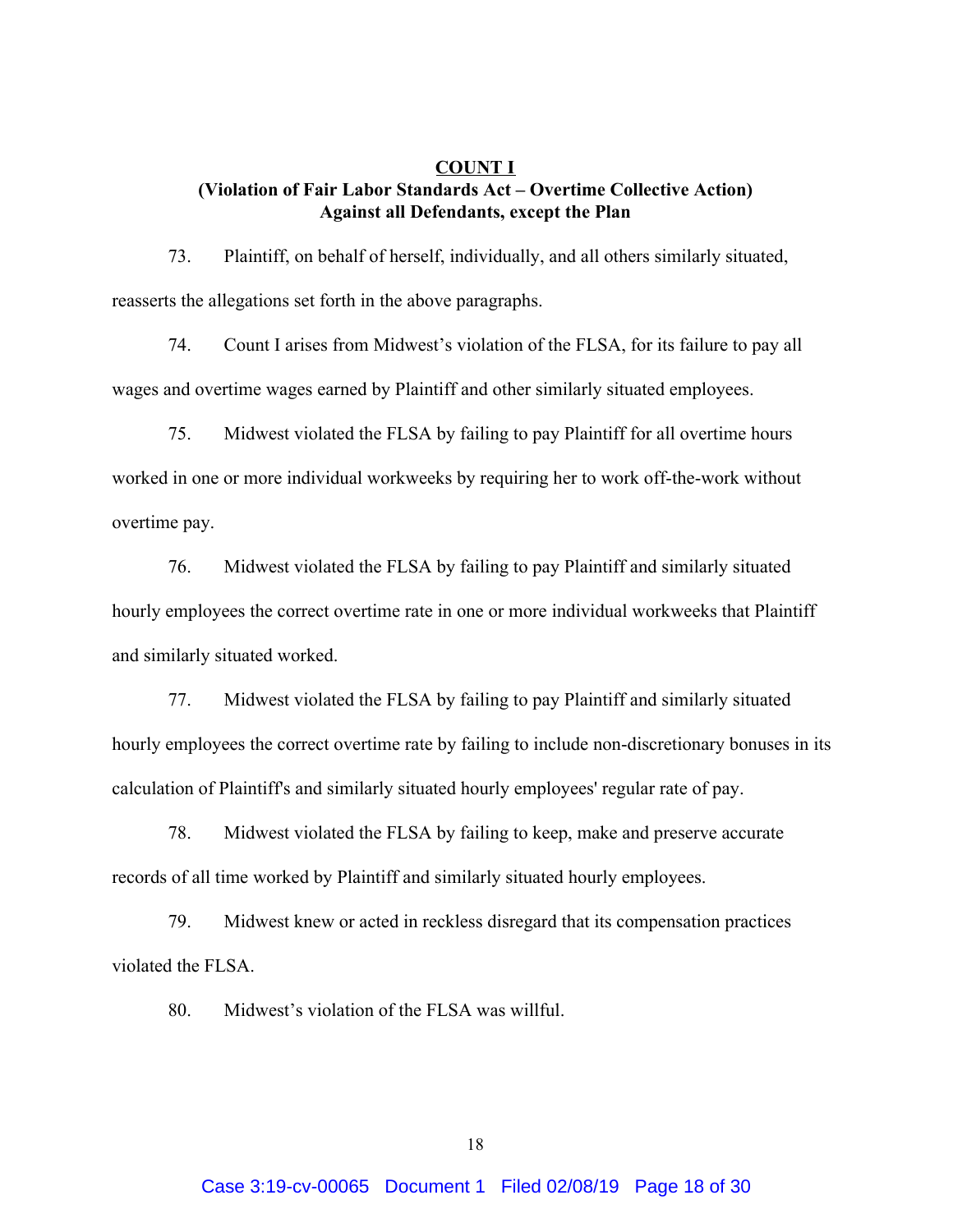## **COUNT II (Violation of North Carolina Wage and Hour Act) Against all Defendants, except the Plan**

81. Plaintiff, on behalf of herself, individually, and all others similarly situated, reasserts the allegations set forth in the above paragraphs.

82. Count II arises from Midwest's policy and practice of suffering or permitting Plaintiff and/or other similarly situated hourly employees to work without paying promised and earned wages for all hours worked in violation of N.C. Gen. Stat. §§ 95-25.6, 95-25.7 and 95-25.13.

83. Midwest violated N.C. Gen. Stat. §§ 95-25.6 by failing to pay Plaintiff and similarly situated hourly employees all promised and earned wages and overtime payments on the employees' regular payday for all hours worked.

84. Midwest's violation of the NCWHA was willful.

## **COUNT III (ERISA Wrongful Denial of Benefits - 29 USC § 1132(a)(1)(B))) Against all Defendants**

85. Plaintiff, on behalf of herself, individually, and all others similarly situated, reasserts the allegations set forth in the above paragraphs.

86. Midwest has in place an ERISA Plan for employee health insurance.

87. As part of Plaintiff's compensation package, she had the option of buying health

insurance through the Midwest, which she elected do so. Midwest deducted from Plaintiff's

weekly paychecks to cover a portion of the premium and Midwest was to pay the remainder of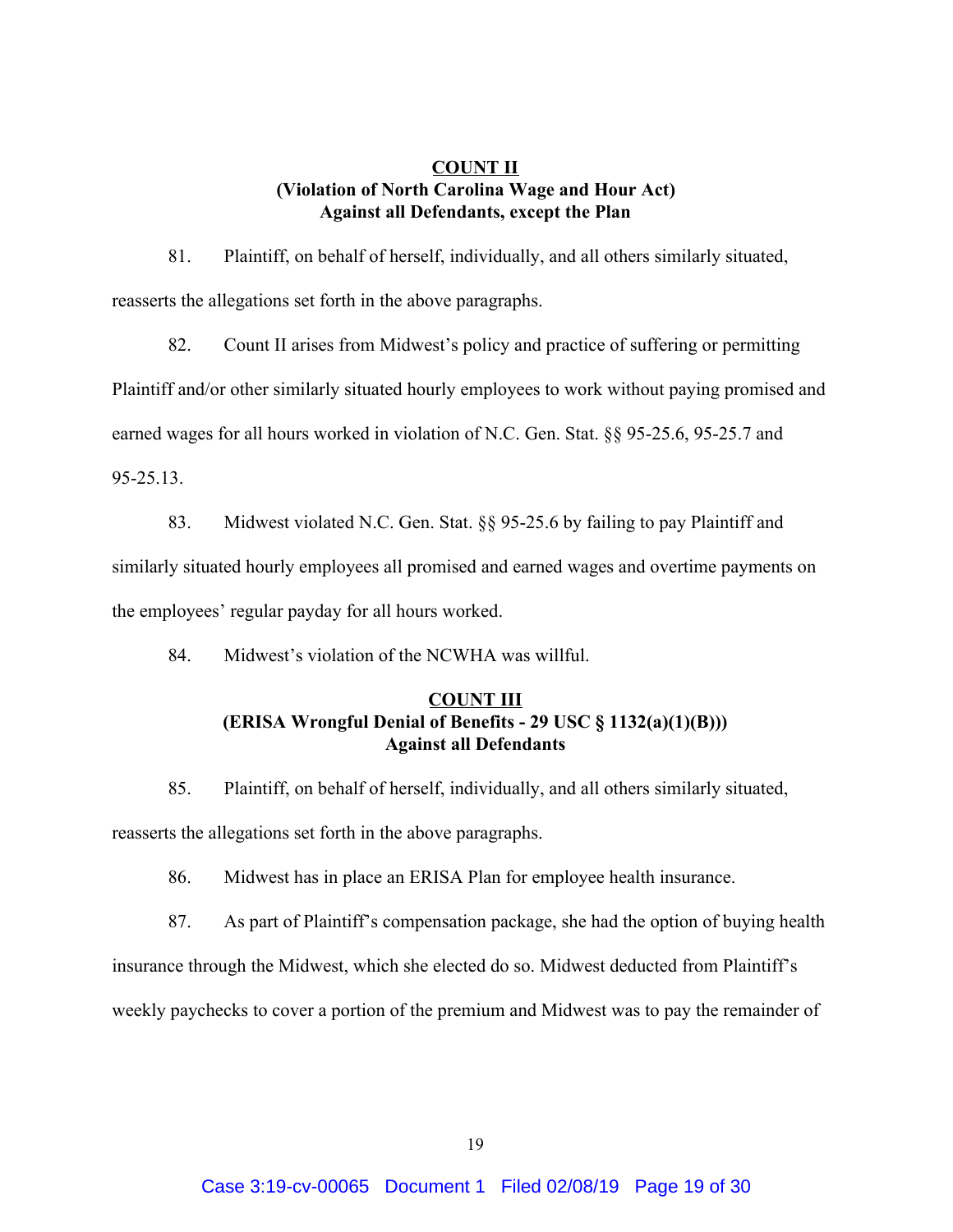the premium. On information and belief, Midwest likewise deducted a portion of the premiums from the weekly paychecks of the ERISA Class Members.

88. Midwest and/or the Plan failed to pay Blue Cross Blue Shield for health insurance premiums for Plaintiff and ERISA Class Members in October 2018 and the policy was cancelled. In November of 2018, Midwest apparently paid the past-due premiums and the policy was reinstated.

89. In January of 2019, Midwest and/or the Plan again failed to pay Blue Cross Blue Shield for health insurance premiums for Plaintiff and ERISA Class Members and the policy was cancelled again. The policy remains cancelled as of the filing of this Complaint.

90. On both occasions, Midwest and/or the Plan failed to inform Plaintiff and ERISA Class Members that the health insurance premiums were not being paid.

91. Plaintiff and ERISA Class Members who elected to purchase health insurance through Midwest and the Plan visited doctors and health providers during the month the policy was not in effect. Plaintiff and ERISA Class Members have had their insurance claims for such medical care denied. Plaintiff has outstanding medical bills from that period.

92. Plaintiff, on behalf of herself and ERISA Class Members, is entitled to judgment against Midwest and the Plan for any and all ERISA remedies, including payment of claims, attorney fees, and penalties.

# **COUNT IV (ERISA- Breach of Fiduciary Duties - 29 USC §§ 1132(a)(2) and 1109) Against all Defendants**

93. Plaintiff, on behalf of herself, individually, and all others similarly situated, reasserts the allegations set forth in the above paragraphs.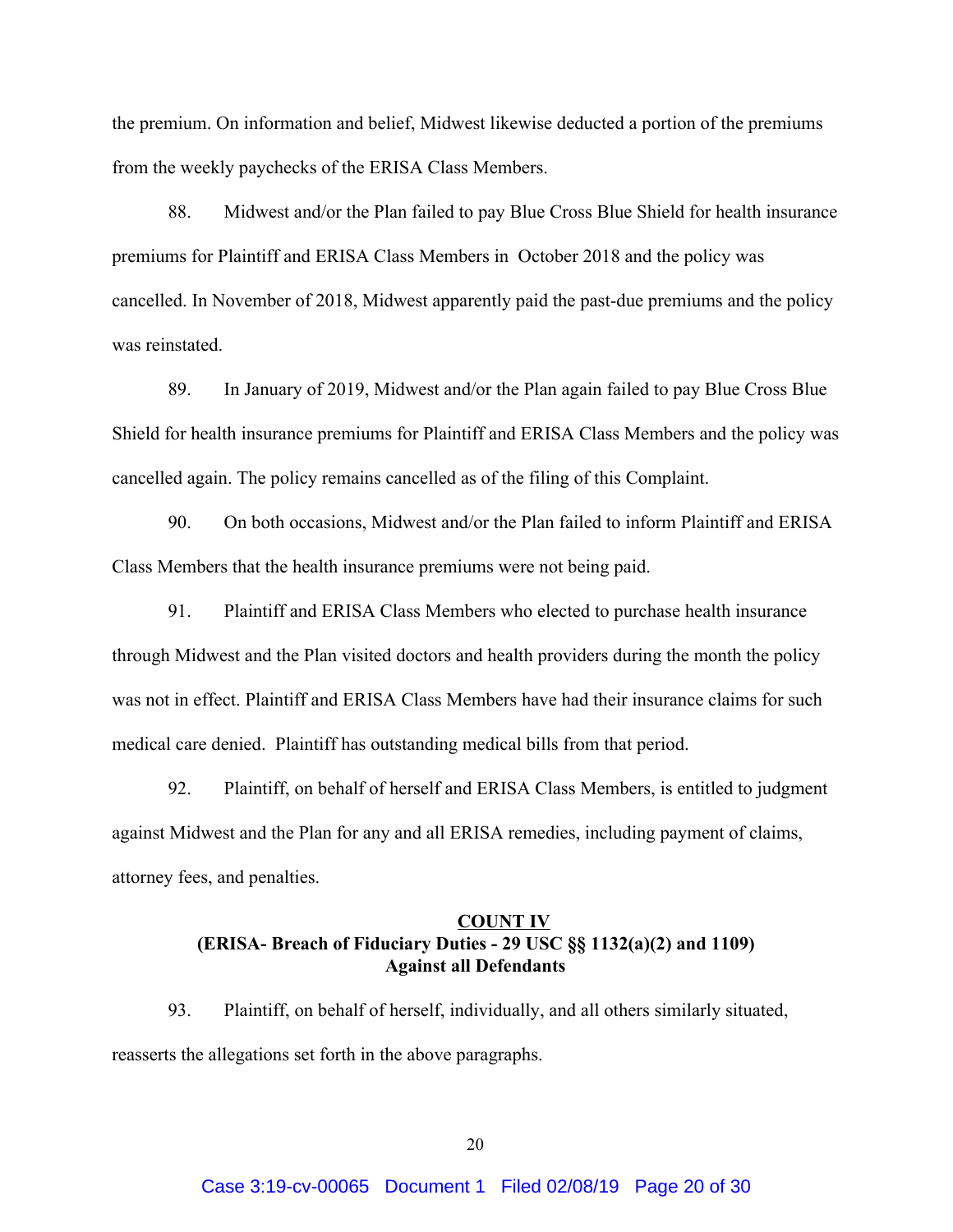94. Defendant Gordon is the Trustee of the Plan and a Plan fiduciary as defined in ERISA, because he has discretionary authority and/or discretionary responsibility in the administration of the Plan. Midwest is a Plan fiduciary as defined in ERISA because it is the Plan Sponsor and/or Plan Administrator.

95. Midwest and Gordon acted as fiduciaries in that they exercised discretionary authority and control as to the management and disposition of Plan assets because they directed the withholding of monies from Participants' paychecks.

96. ERISA provides that an insurance policy is an asset of an ERISA plan. The insurance policy issued to the Plan by Blue Cross is an asset of the Plan.

97. The actions of Midwest and Gordon, as fiduciaries of the Plan, constitute a violation of his fiduciary duties owed to Plaintiff and all others similarly situated, as Plan participants and beneficiaries in that:

- a. Midwest and/or Gordon failed to ensure that claims under the Plan were funded as required;
- b. Midwest and/or Gordon failed to pay Plaintiff's employee contributions held out of her paychecks:
	- i. over to the insurer/third-party claims administrator (Blue Cross Blue Shield);
	- ii. into any Plan account as soon as reasonably segregable after withholding those contributions from the employees' paychecks; or
	- iii. toward in way providing benefits under the Plan.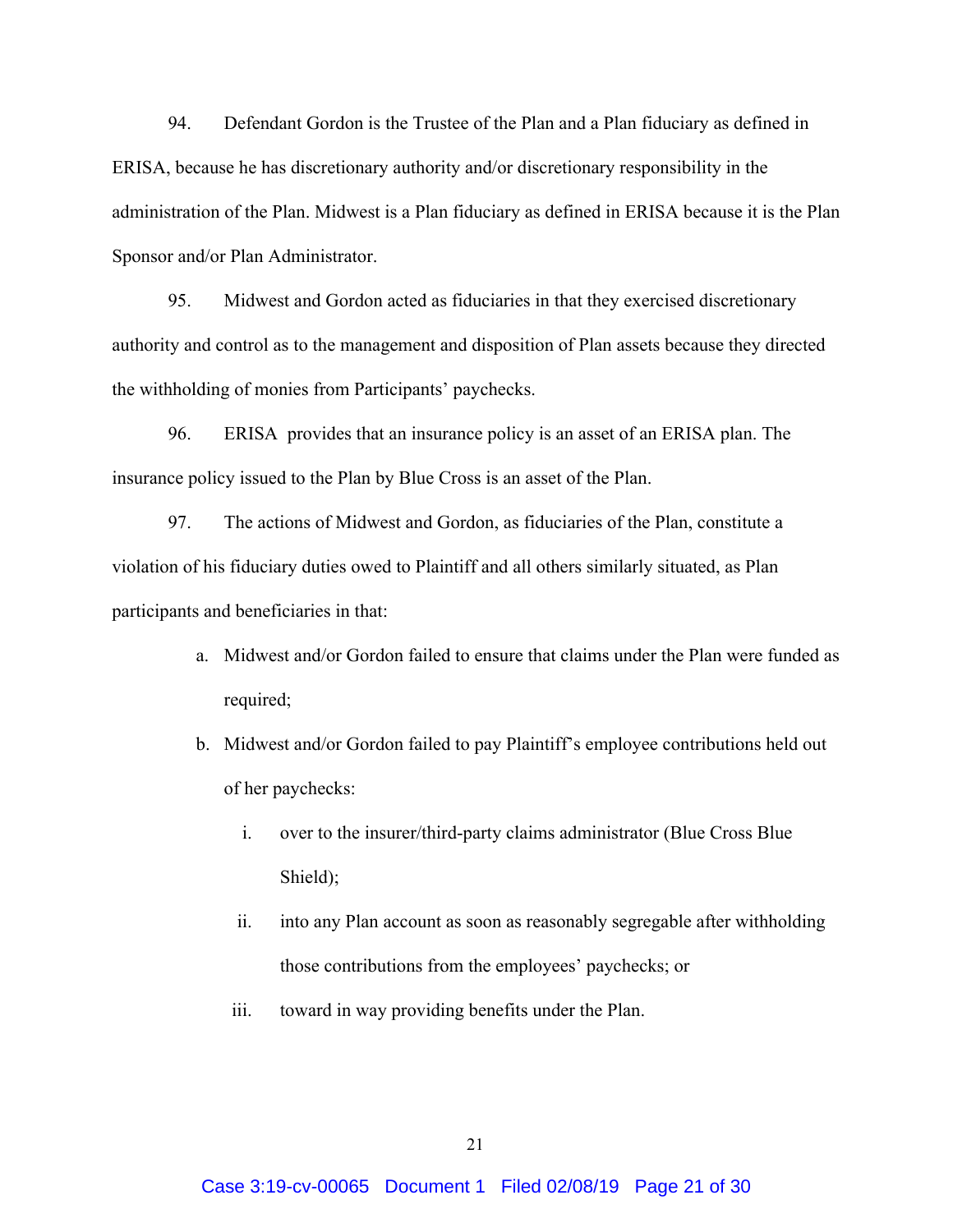- c. Midwest and/or Gordon failed to promptly pursue sources of other funds that would allow for recovery of benefits, including but not limited to, failure to pursue payment from:
	- i. Midwest of amounts reduced from Plaintiff's paychecks for health coverage;
	- ii. Midwest of amounts to cover the balance of valid of medical claims made;
	- iii. any errors and omissions insurance carrier;
	- iv. excess or reinsurance coverage procured by the Plan from its excess or reinsurance carrier.
- d. Midwest and/or Gordon failed in their affirmative duty as an ERISA fiduciary to inform the Plaintiff and the ERISA Class of the insolvency or pending insolvency of the Plan to pay claims, once the first payroll reductions were affected without a corresponding transmittal of funds from Midwest and/or Midwest not making the first request for employer funds from Midwest to cover health expense claims.
- e. The omission to so inform the Plaintiff and the ERISA Class was a misrepresentation by Midwest and/or Gordon (on which Plaintiff and the ERISA Class reasonably relied) to induce them to keep working for Midwest and to not revoke their elections and agreements for payroll deductions.
- f. Midwest and/or Gordon failed to act for the exclusive purpose of providing benefits to the Plan participants and their beneficiaries as required by 29 USC 1103(c)(1) and 1104(a)(1)(A).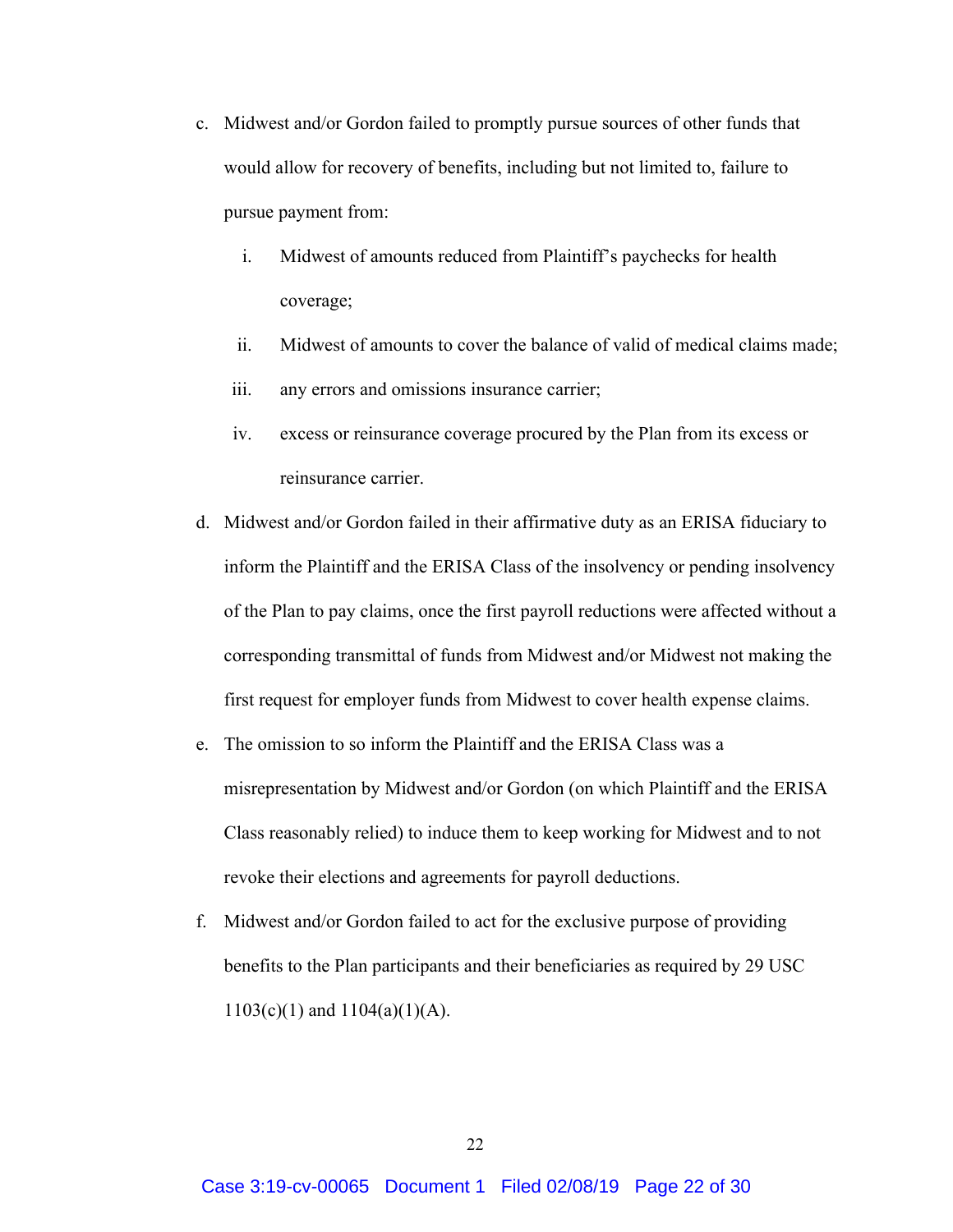- g. Midwest and/ro Gordon failed to carry out their duties in accordance with the documents and instruments governing the Plan as required by 29 USC  $1104(a)(1)(D)$ .
- h. On information and belief, Midwest and/or Gordon caused transfers of moneys constructively held as assets of the Plan for non-plan expenses and purposes.
- i. On information and belief, Midwest and/or Gordon placed his own personal financial interests ahead of the financial interests of the Plaintiff and ERISA Class Members and the Plan in violation of 29 USC  $\S$  1106(b)(2) and 29 USC  $\S$  $1104(a)(1)(A)$ .
- j. Midwest and/or Gordon failed to discharge his duties with the care, skill, prudence, and diligence under the circumstances then prevailing that a prudent person acting in a like capacity and familiar with such matters would use in the conduct of an enterprise of like character and with like aims, in violation of 29 USC  $\S$  1104(a)(1)(B).
- 98. The fraudulent violations by Midwest and/or Gordon of their fiduciary duties have resulted in losses to the Plan for which he is personally and otherwise liable pursuant to 29 USC § 1109(a).
- 99. The Plan has been harmed because of Midwest's and/or Gordon's breach of fiduciary dutes in that the Plan has not been administered in compliance with ERISA and other applicable law.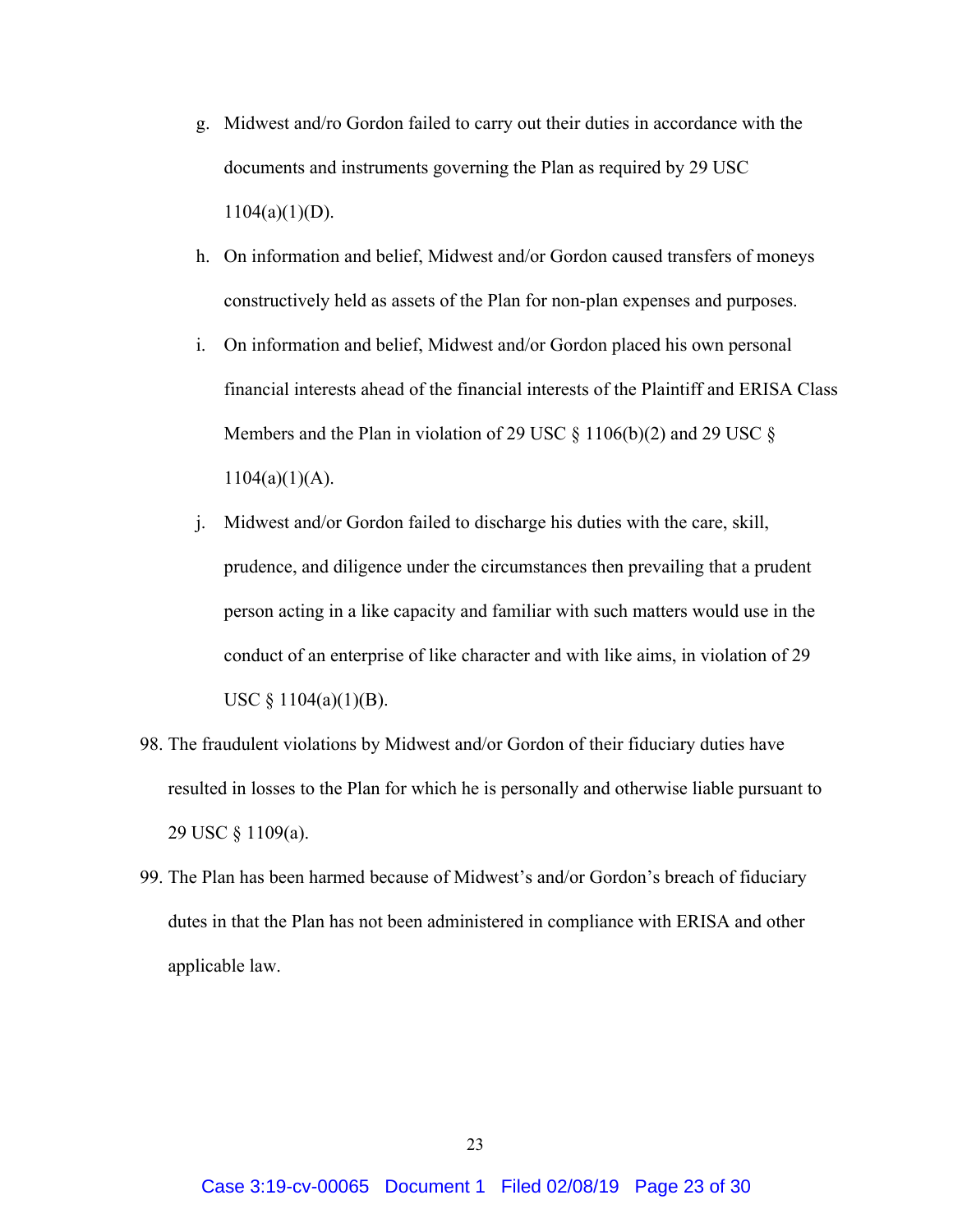- 100. The Plan is entitled to relief:
	- a. requiring that Gordon and Midwest administer the Plan in compliance with ERISA and other applicable laws and regulations;
	- b. requiring that Gordon and Midwest and other fiduciaries cease dealing with Plan assets for their own benefit;
	- c. removing Midwest and Gordon and other fiduciaries with respect to any other fiduciary responsibilities pursuant to the Plan, and to have a third-party fiduciary appointed to carry out all such fiduciary functions;
	- d. imposing an equitable lien on the Plan assets withheld from participants as premiums by Gordon and Midwest that were not applied to proper Plan purposes;
	- e. imposing a constructive trust on the Plan assets withheld from participants as premiums by Gordon and Midwest that were not applied to proper Plan purposes;
	- f. imposing a surcharge upon Gordon and Midwest requiring that they pay to the Plan all monies withheld from Plaintiff's and other Plan participants that were not used for Plan purposes;
	- g. requiring Gordon and Midwest to reinstate the insurance policy for any claims submitted to the Plan;
	- h. requiring Gordon and Midwest to provide Plan participants and beneficiaries with truthful and accurate information about the Plan;
	- i. granting the Plan restitution for the amount of plan assets that Gordon and Midwest wrongfully withheld by improper use of Plan funds;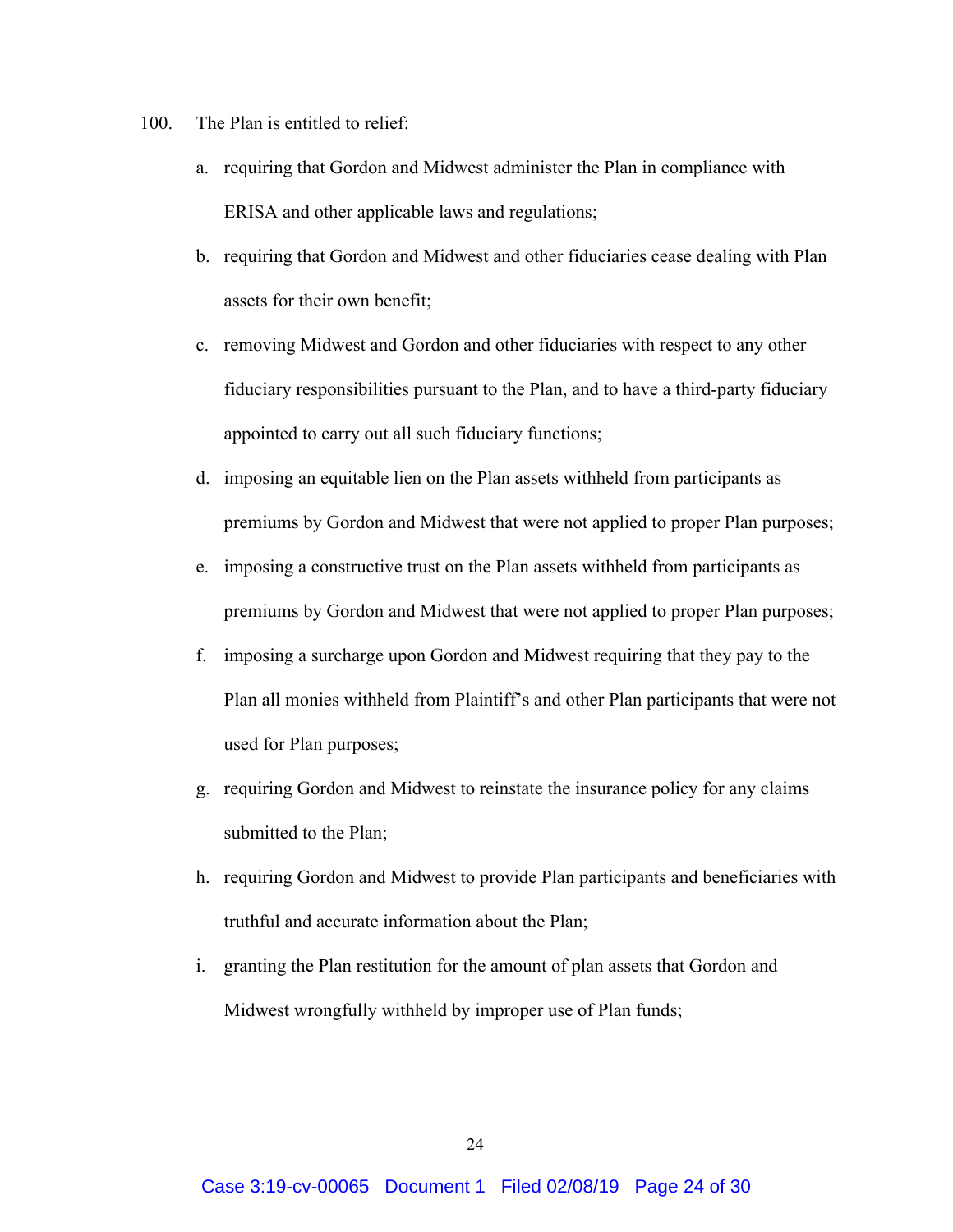- j. imposing personal liability on Gordon for all amounts owed to the Plan to fund all outstanding benefits, including but not limited to any benefits owed to any parties on behalf of Plaintiff; and
- k. other appropriate relief, including declaratory, injunctive, and equitable relief.
- 101. As a result of the actions of Midwest and/or Gordon, it has become necessary for the Plaintiff, on behalf of herself and others similarly situated, to retain attorneys to prosecute this action, and Plaintiff and the ERISA Class are entitled to recover reasonable attorneys' fees, pursuant to 29 USC  $\S$  1132(g).

## **COUNT IV (ERISA- Equitable Relief - 29 USC §§ 1132(a)(3) Against all Defendants**

- 102. Plaintiff, on behalf of herself, individually, and all others similarly situated, reasserts the allegations set forth in the above paragraphs.
- 103. Plaintiff, on behalf of herself, individually, and all others similarly situated, requests declaratory and injunctive relief from this Court as follows:
	- a. an order that Defendants, and each of them, be required to provide an accounting of the employee and Midwest contributions to the Plan;
	- b. a declaration that the actions of Gordon and Midwest have violated his ERISA fiduciary duties;
	- c. an order that Gordon and Midwest each be required to disgorge funds received from Midwest and to restore to the Plan losses caused by his improper actions;
	- d. an order imposing a constructive trust on all Plan assets, preventing their further dissipation and mismanagement;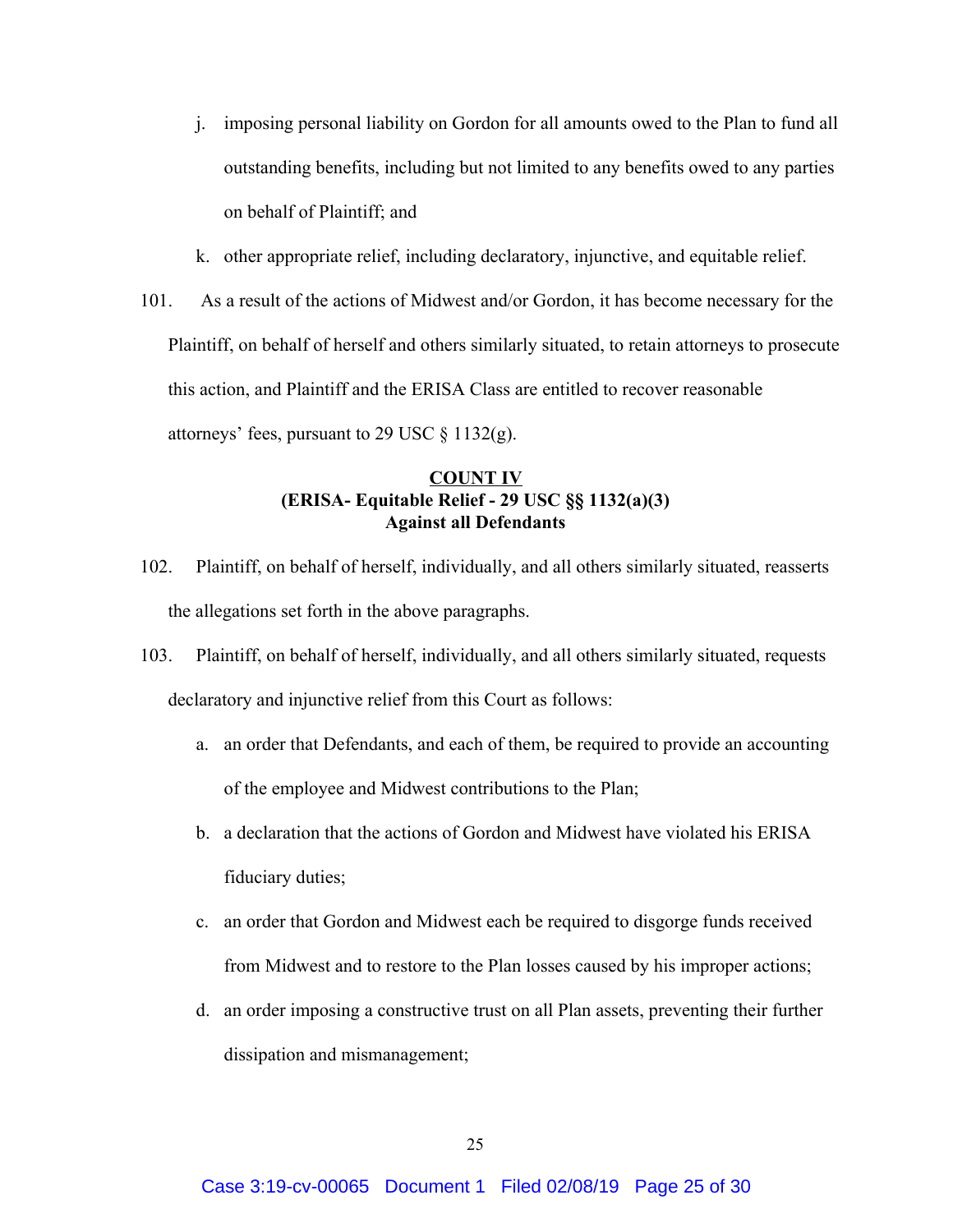- e. an order enjoining Midwest, the Plan and Gordon from further violations of ERISA;
- f. all other appropriate and equitable relief as appropriate under the circumstances, including restitution and disgorgement.
- 104. As a result of the actions of the Defendants, it has become necessary for Plaintiff to retain attorneys, on behalf of herself and those similarly situated, to prosecute this action, and Plaintiff is entitled to recover reasonable attorneys' fees, pursuant to 29 USC §  $1132(g)$ .

### **PRAYER FOR RELIEF**

WHEREFORE, Plaintiffs and all employees similarly situated who join in this action demand:

- a) Order the Defendant to file with this Court and furnish to counsel for Plaintiffs a list of all names, telephone numbers, home addresses and email addresses of all hourly employees who have worked for Defendant beginning February 8, 2016 through the date of this Complaint;
- b) Authorize Plaintiffs' counsel to issue notice at the earliest possible time to all hourly employees who have worked for Defendant within the last three years beginning February 8, 2016 informing them that this action has been filed, of the nature of the action, and of their right to opt-in to this lawsuit if they were deprived of unpaid wages and overtime compensation, as required by the FLSA;
- c) An Order pursuant to Section 16(b) of the FLSA finding Defendant liable for unpaid back wages due to Plaintiff (and those who have joined in the suit) and for liquidated damages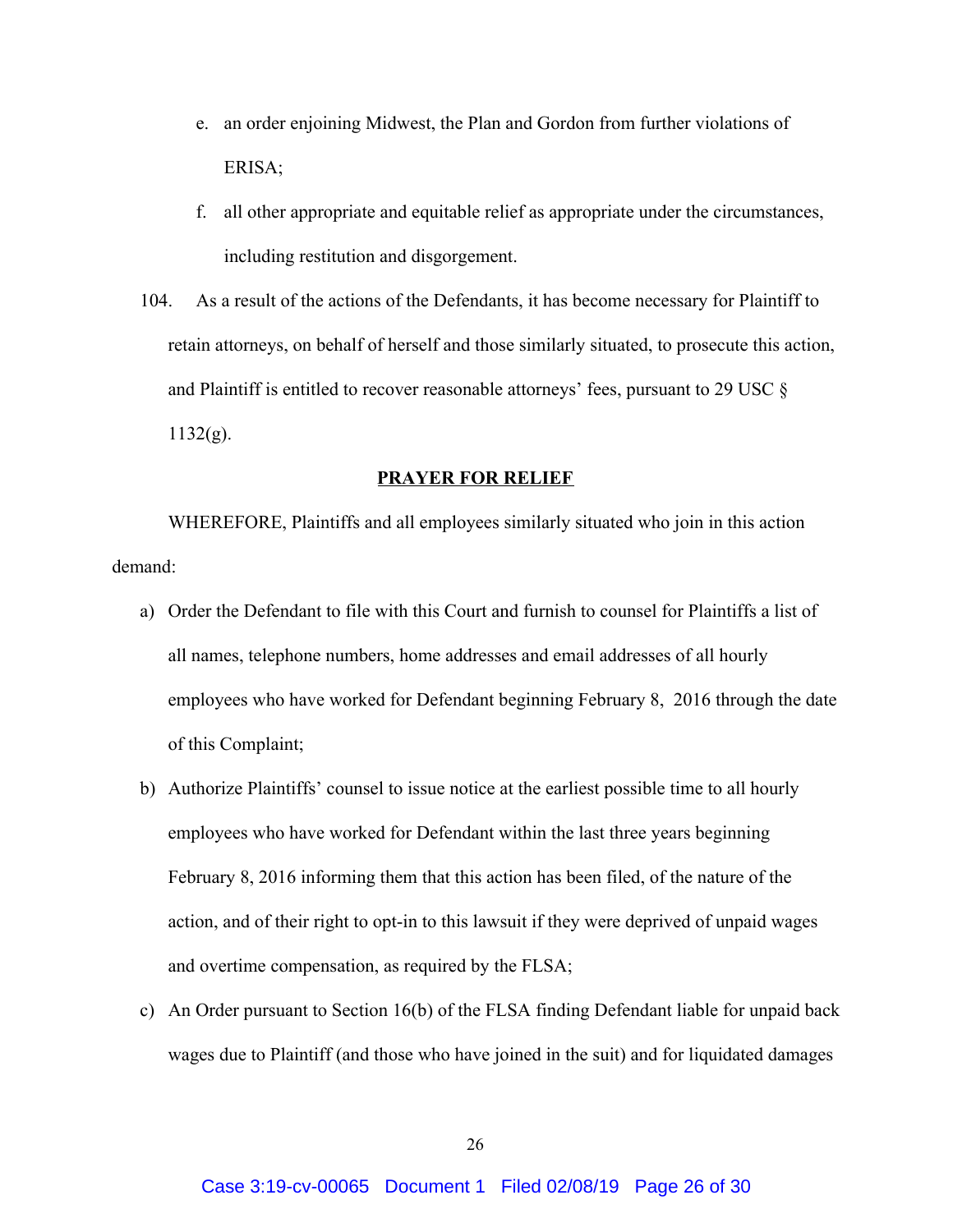equal in amount to the unpaid compensation found due to Plaintiffs (and those who have joined in the suit);

- d) An Order certifying this action as a class action under the NCWHA and designate the above Plaintiff as a representative on behalf of all those similarly situated hourly employees;
- e) An Order pursuant to the NCWHA finding Defendant liable for unpaid back wages and liquidated damages equal in amount to the unpaid compensation due to Plaintiff and the class;
- f) A Declaration and finding by the Court that Defendants willfully violated provisions of the FLSA by failing to comply with the minimum wage and overtime requirements of the FLSA;
- g) Declaratory and injunctive relief, finding that they are entitled to benefits under the terms of the Plan for all medical expenses incurred, and that Defendants be ordered to pay medical benefits under the Plan;
- h) Declaratory and injunctive relief to the Plan against Gordon and Midwest under ERISA  $§502(a)(2):$ 
	- a. requiring Gordon and Midwest to administer the Plan in compliance with ERISA and other applicable laws and regulations;
	- b. requiring Gordon and Midwest to cease dealing with Plan assets for their own benefit;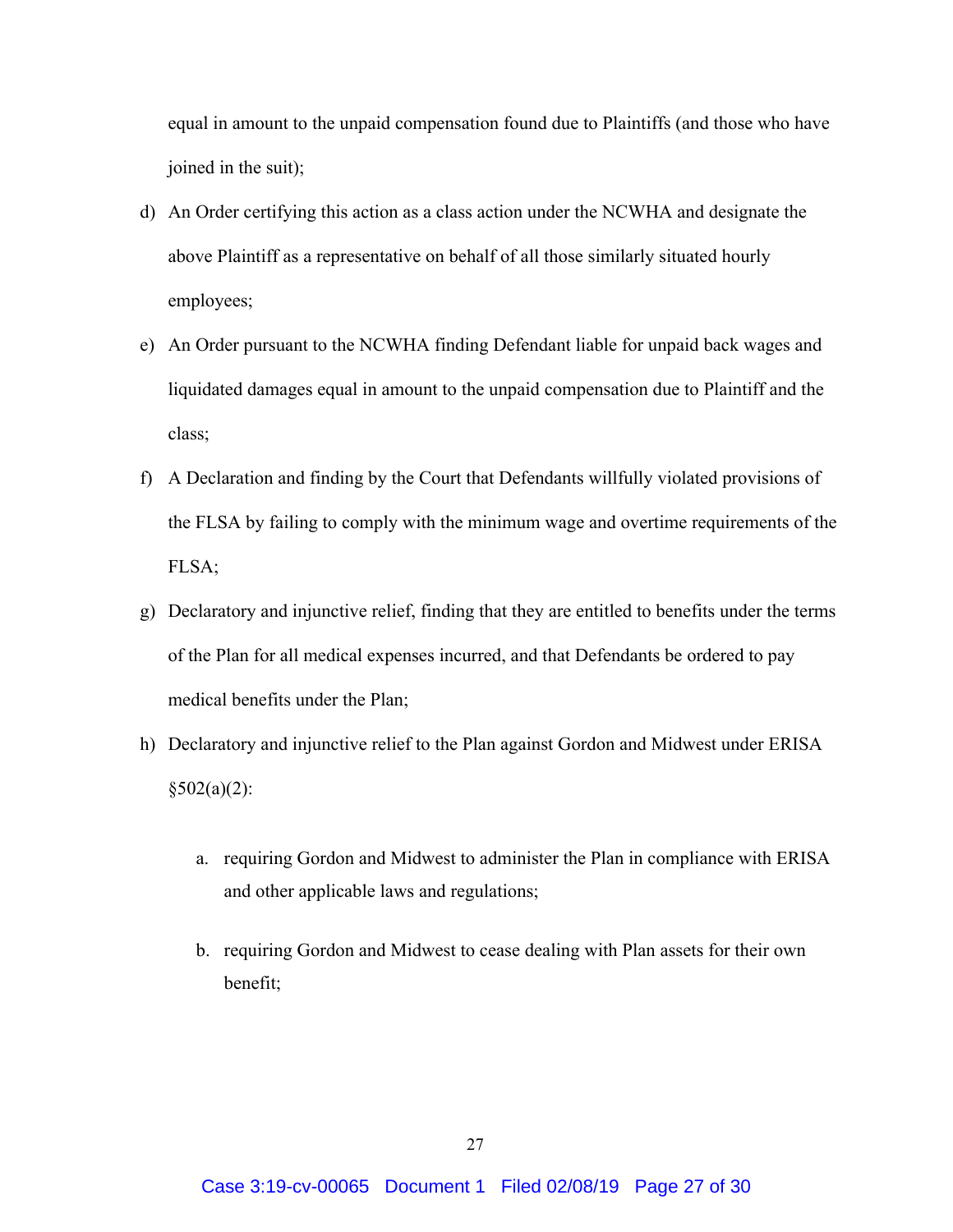- c. removing Gordon and Midwest as fiduciaries and with respect to any other fiduciary responsibilities pursuant to the Plan, and to have a third-party fiduciary appointed to carry all such fiduciary functions;
- d. imposing an equitable lien on the Plan assets withheld from participants as premiums by Gordon and Midwest that were not applied to proper Plan purposes;
- e. imposing a constructive trust on the Plan assets withheld from participants as premiums by Gordon and Midwest that were not applied to proper Plan purposes;
- f. imposing a surcharge upon Gordon and Midwest requiring that they pay to the Plan all monies withheld from Plaintiff and other Plan participants;
- g. granting the Plan restitution for the amount of plan assets that Gordon and Midwest wrongfully withheld by improper use of Plan funds;
- h. imposing personal liability on Gordon for all amounts owed to the Plan to fund all outstanding benefits, including but not limited to any benefits owed to any parties on behalf of Plaintiffs; and
- i. Other appropriate declaratory, injunctive, and equitable relief.
- i) Declaratory, injunctive, and equitable relief against the Gordon and Midwest pursuant to ERISA  $\S$  502(a)(3):
	- a. imposing an equitable lien on the Plan assets that have been withheld from Plaintiffs and other participants that were not used for proper Plan purposes, including but not limited to the purchase of insurance to fund benefits;
	- b. imposing a constructive trust on the Plan;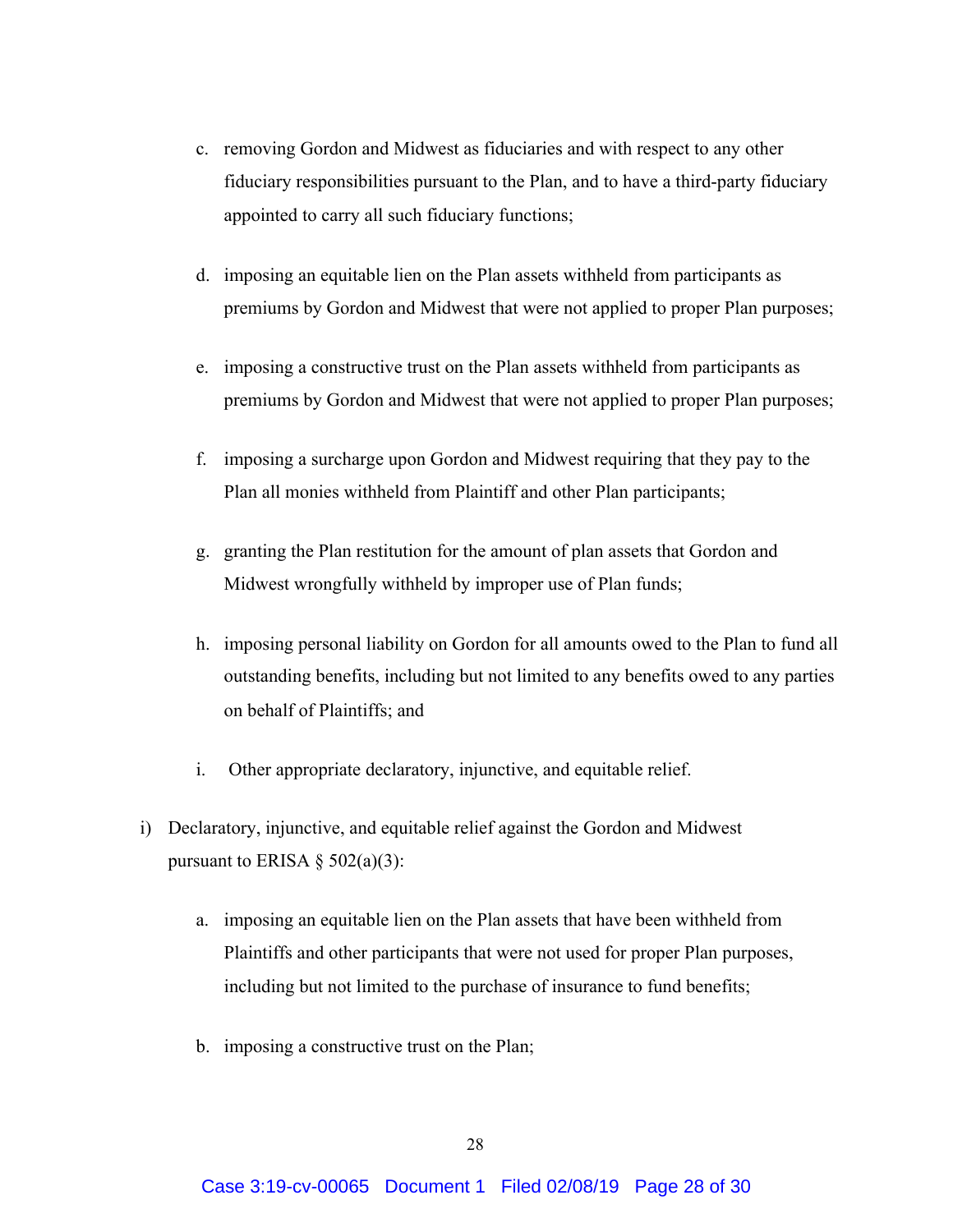- c. assets that have been withheld from Plaintiffs and other participants;
- d. that were not used for proper Plan purposes, including but not limited to the purchase of insurance to fund benefits;
- e. enjoining Fiduciary Defendants and Trustmark;
- f. Defendants from reducing Plaintiff's benefits under the Plan;
- g. imposing a surcharge upon the Gordon and Midwest requiring that they pay to Plaintiffs and the Plan all money they withheld that was not used for proper Plan purposes;
- h. equitably estopping Gordon and Midwest from denying Plaintiff her full benefits under the Plan, including coverage for all incurred medical expenses;
- i. ordering that Plaintiff is entitled to benefits under the Plan, including through the insurance policy provided without cancellation;
- j. granting Plaintiff and the Plan restitution for the amount of Plan assets that Gordon and Midwest wrongfully withheld from Plaintiff and other participants but that was not used for proper Plan purposes; and
- k. Other appropriate declaratory, injunctive, and equitable relief.
- j) An Order awarding pre-judgment and post-judgment interest at the highest rates allowed by law; and
- k) An Order awarding the costs of this action;
- l) An Order awarding reasonable attorneys' fees;
- m) An Order granting such other and further relief as may be necessary and appropriate.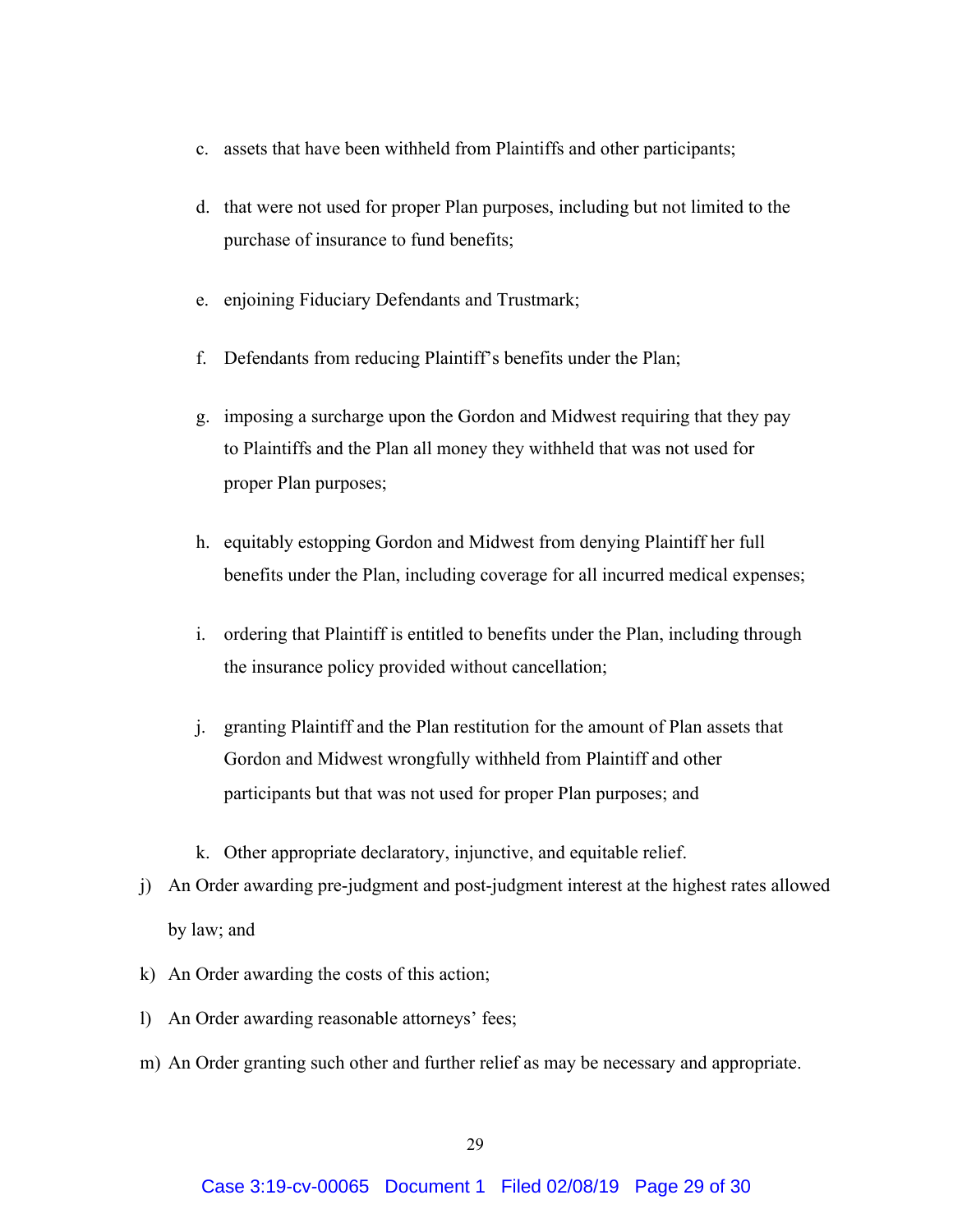## **JURY TRIAL DEMAND**

The named Plaintiff demands a trial by jury for all issues of fact.

Respectfully submitted,

*/s/ L. Michelle Gessner* L. Michelle Gessner, NCSB#26590 THE LAW OFFICES OF MICHELLE GESSNER, PLLC 435 East Morehead Street Charlotte, North Carolina 28202 Tel: (704) 234-7442 Email: michelle@mgessnerlaw.com

*Attorney for Plaintiff and Putative Class Members*